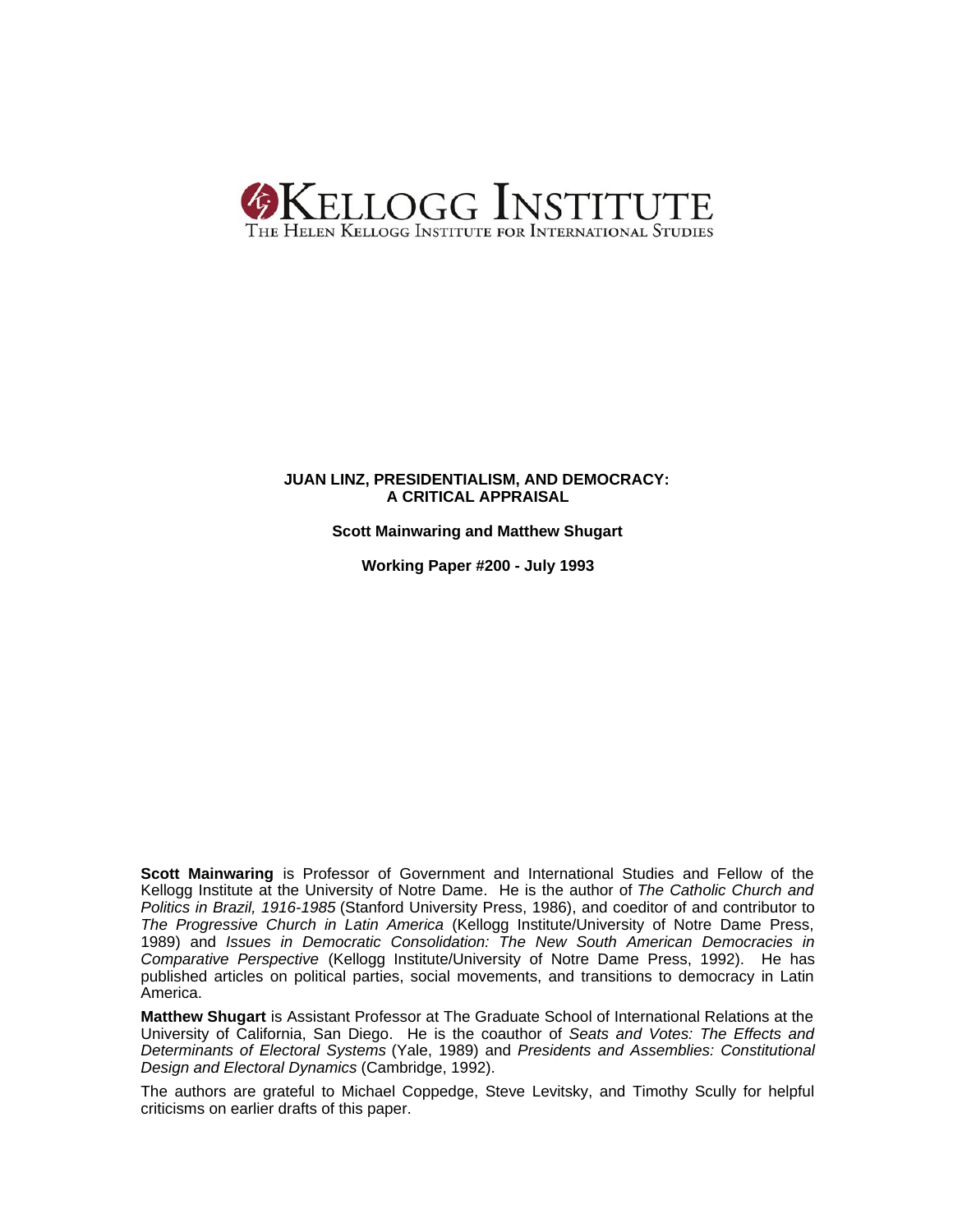### **ABSTRACT**

This paper briefly reviews and critically assesses Juan Linz's arguments about the perils of presidentialism. We largely agree with Linz that presidentialism as it is normally practiced is less likely than parliamentarism to sustain democratic government. Nevertheless, we introduce a number of caveats into the argument. Although we agree with most aspects of Linz's four major criticisms of presidentialism, we disagree with one of them: we argue that presidentialism is less oriented towards winner-takes-all results than Westminster parliamentary systems. We also claim that presidentialism has some advantages that partially offset its drawbacks. These advantages can be maximized by paying careful attention to differences among presidential systems; we build a case for presidencies with weak legislative powers. Presidentialism also appears to be more viable with parties that are at least moderately disciplined, and it is especially problematic with highly fragmented multiparty systems and with congressional elections that occur more frequently than presidential elections. Finally, we argue that switching from presidentialism to parliamentarism could exacerbate problems of governability in countries with very undisciplined parties. All of these points suggest that even if Linz is largely correct in his argument that parliamentary government is more conducive to stable democracy, a great deal rests on what kind of parliamentarism and what kind of presidentialism are implemented.

### **RESUMEN**

El presente trabajo analiza brevemente y evalúa críticamente los argumentos de Juan Linz sobre los riesgos del presidencialismo. Nosotros estamos de acuerdo en gran medida con Linz en que el presidencialismo, tal y como es llevado normalmente a la práctica, tiene menos posibilidades que el parlamentarismo de sostener formas democráticas de gobierno. Sin embargo, hacemos varias observaciones en torno a este argumento. Aunque coincidimos con la mayoría de los aspectos de las cuatro principales críticas de Linz al presidencialismo, estamos en desacuerdo con uno de ellos: argumentamos que el presidencialismo se presta menos a resultados de todo o nada que el parlamentarismo de tipo Westminster. También sostenemos que el presidencialismo tiene algunas ventajas que compensan parcialmente sus inconvenientes. Estas ventajas pueden maximizarse poniendo una cuidadosa atención a las diferencias existentes entre sistemas presidenciales; argumentamos en favor de presidencias con facultades legislativas limitadas. El presidencialismo también parece ser más viable cuando los partidos son al menos moderadamente disciplinados, y es especialmente problemático en sistemas multipartidistas altamente fragmentados y con elecciones legislativas que ocurren con más frecuencia que las elecciones presidenciales. Finalmente sostenemos que un cambio del presidencialismo al parlamentarismo podría exacerbar los problemas de gobernabilidad en países con partidos muy indisciplinados. Todas estas observaciones sugieren que, aunque el argumento de Linz de que el gobierno parlamentario es más conducente a una democracia estable es en gran parte correcto, mucho depende del tipo de parlamentarismo y del tipo de presidencialismo que se lleve a cabo.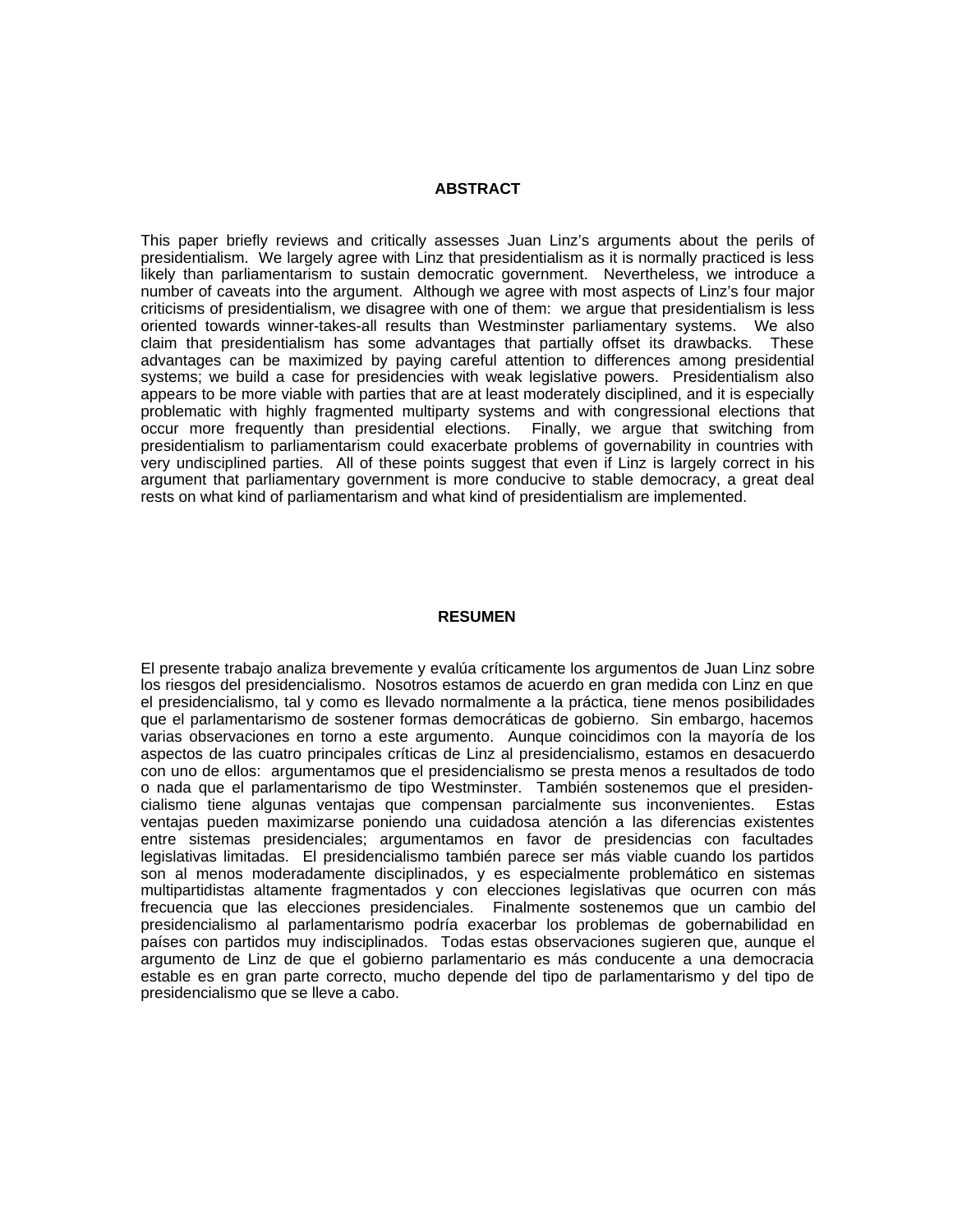Since the 1960s, Juan J. Linz has been one of the world's foremost contributors to our understanding of democracy, authoritarianism, and totalitarianism. Although many of his contributions have had a significant impact, few have been as far reaching as his essay "Democracy: Presidential or Parliamentary. Does It Make a Difference?" Originally written in 1985, the essay argued that presidentialism is less likely than parliamentarism to sustain stable democratic regimes. It became a classic even in unpublished form, and both among policymakers and scholars, it has already spawned a broad debate about the merits and (especially) the liabilities of presidential government.

This paper briefly reviews and critically assesses Juan Linz's arguments about the perils of presidentialism. We largely agree with Linz that presidentialism as it is normally practiced is less likely than parliamentarism to sustain democratic government. Nevertheless, we introduce a number of caveats into the argument. Although we agree with most aspects of Linz's four major criticisms of presidentialism, we disagree with one of them: we argue that presidentialism is less oriented towards winner-takes-all results than Westminster parliamentary systems.<sup>1</sup> We also claim that presidentialism has some advantages that partially offset its drawbacks. These advantages can be maximized by paying careful attention to differences among presidential systems; we build a case for presidencies with weak legislative powers. Presidentialism also appears to be more viable with parties that are at least moderately disciplined, and it is especially problematic with highly fragmented multiparty systems and with congressional elections that occur more frequently than presidential elections. Finally, we argue that switching from presidentialism to parliamentarism could exacerbate problems of governability in countries with very undisciplined parties. All of these points suggest that even if Linz is largely correct in his argument that parliamentary government is more conducive to stable democracy, a great deal rests on what kind of parliamentarism and what kind of presidentialism are implemented.

Before proceeding, we should define the regime types that we shall discuss. By presidentialism, we mean a regime in which (1) the president is always the chief executive and is elected by popular vote or, as in the US, by an electoral college with little autonomy with respect to popular preferences; and (2) the terms of office for the president and the assembly are fixed. Another type that deserves comment here, but is distinct from presidentialism, is what we call premier-presidential and others have called semipresidential. In this type of regime, (1) the

<sup>1</sup> We follow Arend Lijpart's understanding of a Westminster (British) style democracy. Lijpart discusses nine features of a Westminster democracy in *Democracies: Patterns of Majoritarian and Consensus Government in Twenty-One Countries* (New Haven: Yale University Press, 1984), especially pp. 1-20. For our purposes, the most relevant of these features are: 1) single party majority cabinets; 2) disciplined parties; 3) something appraoching a two-party system at the legislative level; 4) plurality single member electoral districts; and 5) parliamentary government.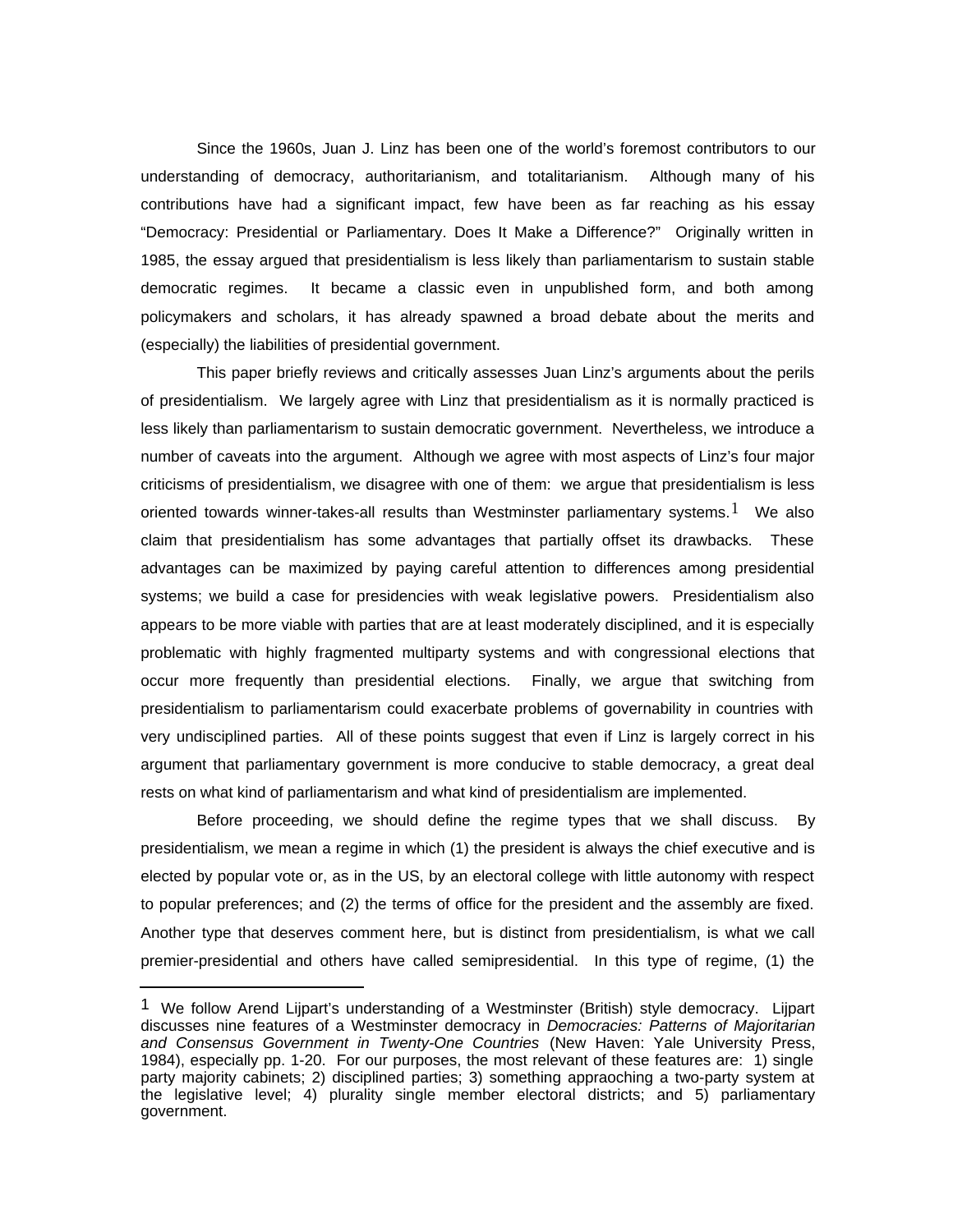president is elected by popular vote, (2) the president names a premier, who is head of government, (3) the premier and cabinet depend upon the confidence of the assembly alone, and (4) the president has meaningful political powers, usually including the right to dissolve parliament. There are some critical divergences between these two regime types. First, in a presidential democracy, the president is the head of government, whereas in a premierpresidential system, the chief executive post is divided, and formally the premier is the head of government. Second, the government in a presidential system is elected for a fixed term, whereas the government in a premier-presidential system depends on the ongoing confidence of the assembly. In addition, under pure presidentialism, the president has authority over the cabinet. Although some variants of presidentialism, including the oldest such regime (the United States), provide for confirmation by the assembly of presidential cabinet nominations, in all pure presidential regimes, including the US, only the president may dismiss members of the cabinet. On the other hand, a regime is not premier-presidential unless only the assembly majority, exercising its vote of censure (no confidence), can dismiss cabinets. Thus under pure presidentialism, the president has the right to retain ministers of his or her choosing regardless of the composition of the congress, while under premier-presidentialism, the parliamentary majority is capable of retaining cabinets to its liking even if the president disagrees with policies of the cabinet.

### **The Perils of Presidentialism: Linz's Argument**

Linz begins with the observation that few stable democracies have presidential systems of government. The gist of the argument is that "the superior historical performance of parliamentary democracies is no accident" (p. 52).<sup>2</sup> One can cull from his essay four major problems of presidential systems. Expecting that most readers will be familiar with Linz's arguments, we discuss these four points elliptically.

First, in presidential systems, the president and assembly have competing claims to legitimacy. Both powers are popularly elected, and the origin and survival of each is independent from the other.<sup>3</sup> If a majority of legislators favor policies different from those the president pursues, a dramatic conflict between the assembly and the executive can erupt. "No democratic

 $2$  Page numbers in the text refer to the abridged version of Linz's essay, published as "The Perils of Presidentialism," *Journal of Democracy* Vol. 1 No. 1 (Winter 1990): 51-69. The definitive version of Linz's essay is due to appear in Juan J. Linz and Arturo Valenzuela, eds., *The Crisis of Presidential Democracy: The Latin American Evidence* (Baltimore: Johns Hopkins University Press, forthcoming).

<sup>3</sup> For an elaboration of this point, see Matthew Shugart and John Carey, *Presidents and Assemblies: Constitutional Design and Electoral Dynamics* (New York: Cambridge University Press, 1992), Chapter 2.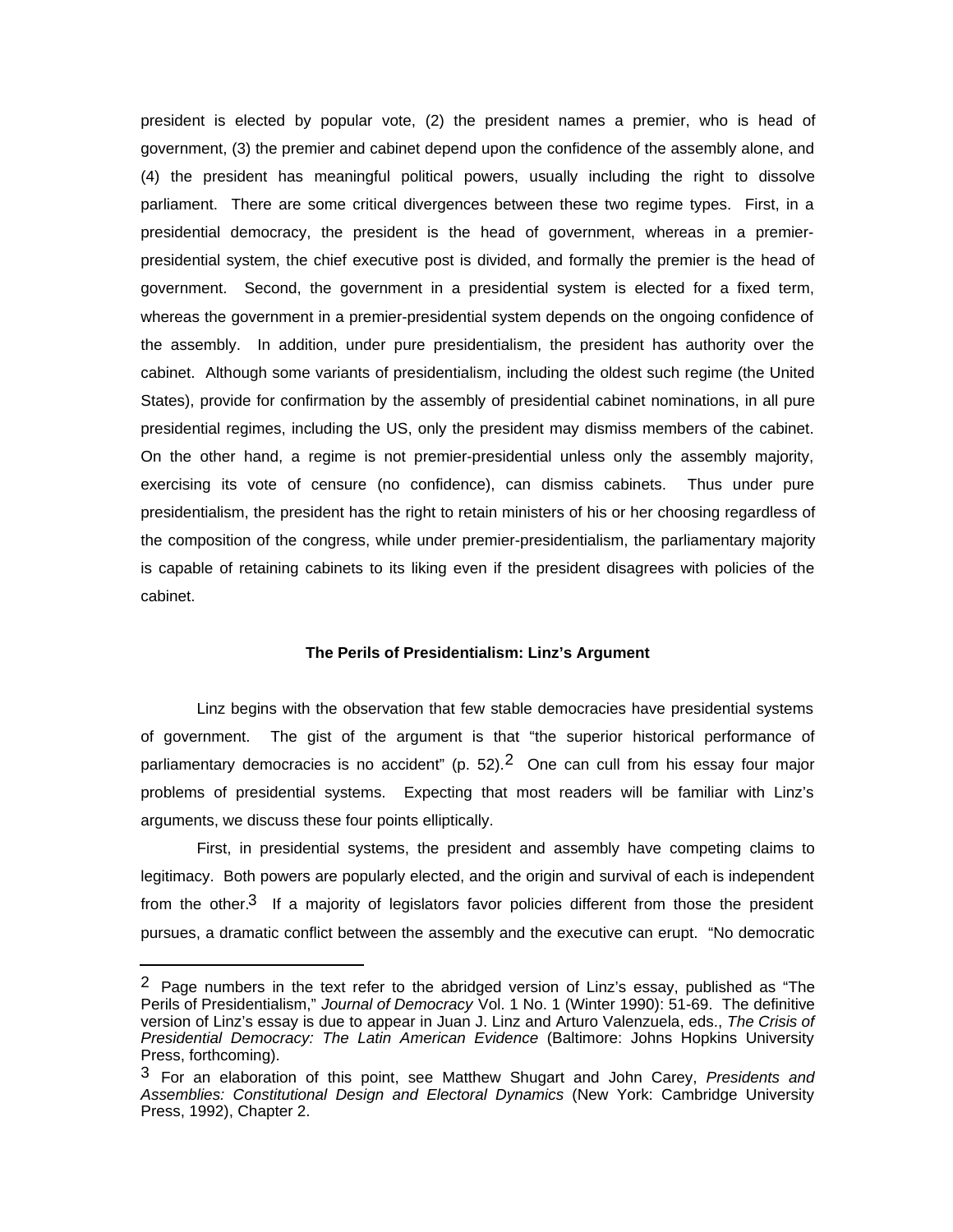principle exists to resolve disputes between the executive and the legislature about which of the two actually represents the will of the people" (p. 63). Linz argues that parliamentarism obviates this problem because the executive is not independent of the assembly. If the majority of the assembly favors a change in policy direction, it can replace the government by exercising its noconfidence vote.

Second, the fixed term of the president's office introduces a rigidity that is less favorable to democracy than the flexibility offered by parliamentary systems, where governments are not elected for a fixed term of office but rather depend on the ongoing confidence of the assembly. Because under presidentialism the chief executive cannot bolster his or her authority either through a vote of confidence or by dissolving the parliament to call new elections, presidential leadership can be weaker than that provided by some prime ministers. Presidential constitutions often manifest a contradiction "between the desire for a strong and stable executive and the latent suspicion of that same presidential power" (p. 55). Moreover, it is extremely difficult to remove a president from office, regardless of his/her level of competence and support among legislators and other relevant political actors. By virtue of their greater ability to promote changes in the cabinet and government, parliamentary systems afford greater opportunities for resolving disputes. Such a safety valve may enhance regime stability.

Just as presidentialism makes it difficult to remove a democratically elected head of government who no longer has support, it usually makes it impossible to extend the term of popular presidents beyond constitutionally set limits. Although such provisions are not inherent in the regime type, most presidential constitutions bar presidents from serving successive terms. Presidents therefore have relatively little time to pursue their projects and, as a result, are often tempted to try to accomplish a great deal in a short term. "This exaggerated sense of urgency on the part of the president may lead to ill-conceived policy initiatives, overly hasty stabs at implementation, unwarranted anger at the lawful opposition, and a host of other evils" (p. 66).

Third, Linz argues that presidentialism has a winner-takes-all logic that is unfavorable to democratic stability. In parliamentary systems, "Power-sharing and coalition-forming are fairly common, and incumbents are accordingly attentive to the demands and interests of even the smaller parties" (p. 56). In presidential systems, the direct popular election is likely to imbue the president with a feeling that he/she need not undertake the tedious process of constructing coalitions and making concessions to the opposition. Moreover, "The danger that zero-sum presidential elections pose is compounded by the rigidity of the president's fixed term in office. Winners and losers are sharply defined for the entire period of the presidential mandate… The losers must wait at least four or five years without any access to executive power and patronage" (p. 56).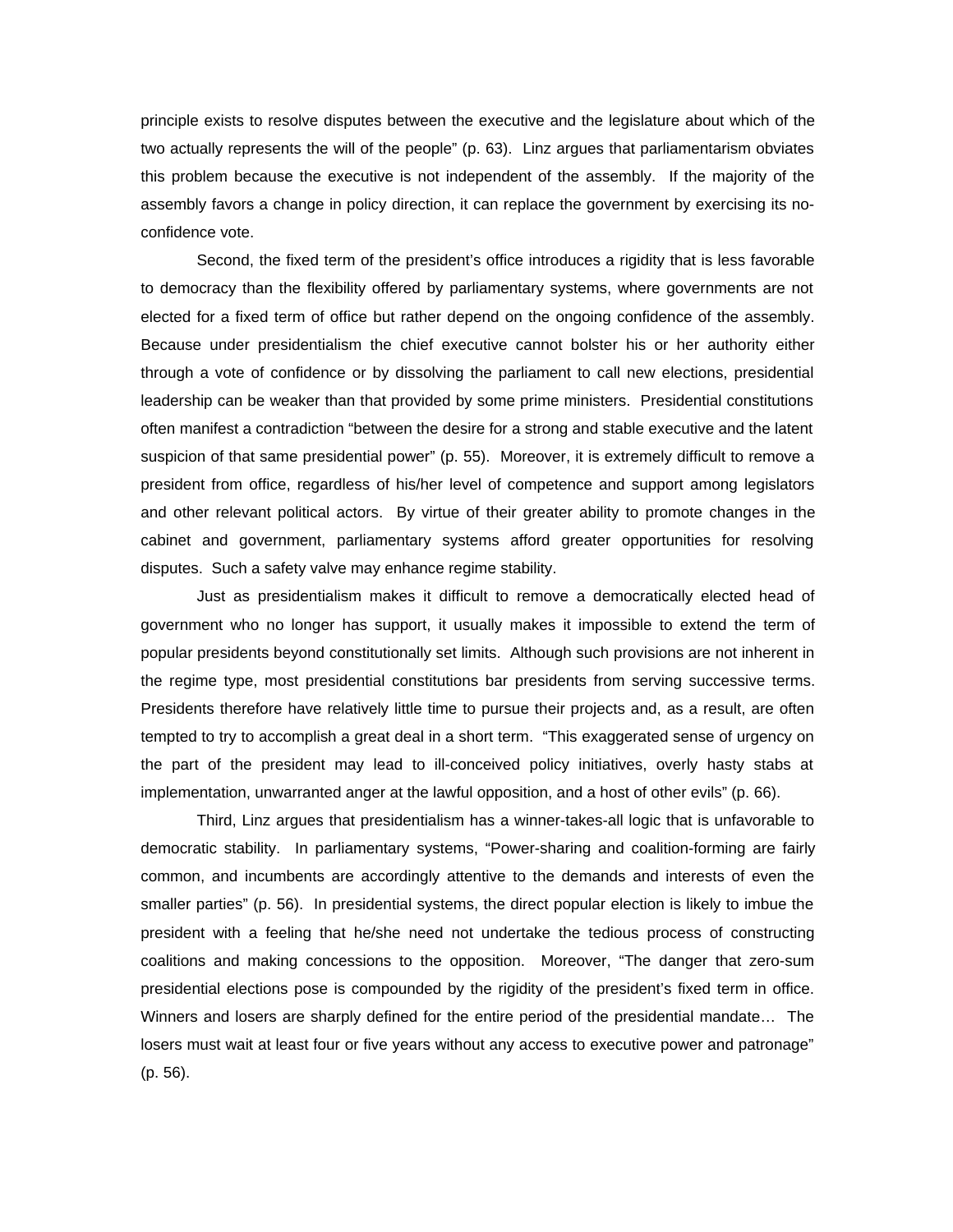Fourth, Linz argues that the "style of presidential politics" is less propitious for democracy than the style of parliamentary politics. In contrast to prime ministers, a president is called upon to be both the head of state and the head of government.<sup>4</sup> and the exigencies of these two roles at times are in conflict. The president's sense of being the representative of the entire nation may lead him/her to lamentable intolerance of the opposition. The absence in actual presidential systems of a monarch or a 'president of the republic' deprives them of an authority who can on occasion exercise restraining power (p. 62).

### **Assessing the Record of Presidentialism**

Linz is correct that most of the long established democracies in the world have parliamentary systems. As Table 1 shows, presidentialism is poorly represented among the stable democracies in the world today. Stable democracy is defined here strictly on the basis of democratic longevity, more specifically, at least 25 years of uninterrupted democracy.

Out of 31 countries that have had continuous democracy since at least 1967 (i.e., for at least 25 consecutive years), only four—Colombia, Costa Rica, the US, and Venezuela—have presidential systems. Twenty-four parliamentary democracies, two premier-presidential democracies, and one hybrid have lasted since at least 1967.5

The paucity of stable presidential democracies is not simply a product of few attempted presidential democracies. Elsewhere Mainwaring has counted fifty breakdowns of democracy since 1945. Of these, nineteen were parliamentary and twenty-seven were presidential (four were other types). The success rate, defined as the number of stable democracies divided by the sum number of the stable democracies plus the number of democratic breakdowns, was far lower among presidential systems (7 of 31, or 22.6%) than among parliamentary systems (25 of 43, or  $58.1\%$ ).<sup>6</sup>

An initial reading of this information strongly supports Linz's contention. However, it is not clear to what degree presidentialism *per se* is responsible for the lower success rate of presidential democracies. Perhaps the most striking fact that emerges from a study of the

 $4$  This dual role is not inherent in presidentialism; there could be a monarch or other ceremonial head of state, plus a popularly elected head of government. There have been proposals in Israel, Italy, and the Netherlands for instituting the direct election of the 'prime minister' (i.e., president), while retaining the current ceremonial head of state. See Shugart and Carey, *Presidents and Assemblies*, Chapter 8.

<sup>5</sup> If we used Lijphart's more stringent criterion for defining a long established democracy, *viz*., countries that have had continuous democracy since 1950, there would be only two presidential systems (the US and Costa Rica), compared to eighteen parliamentary systems, two premierpresidential systems, and one hybrid. Lijphart, *Democracies*.

<sup>6</sup> "Presidentialism, Multipartism, and Democracy: The Difficult Combination," *Comparative Political Studies* Vol. 26, No. 2 (1993).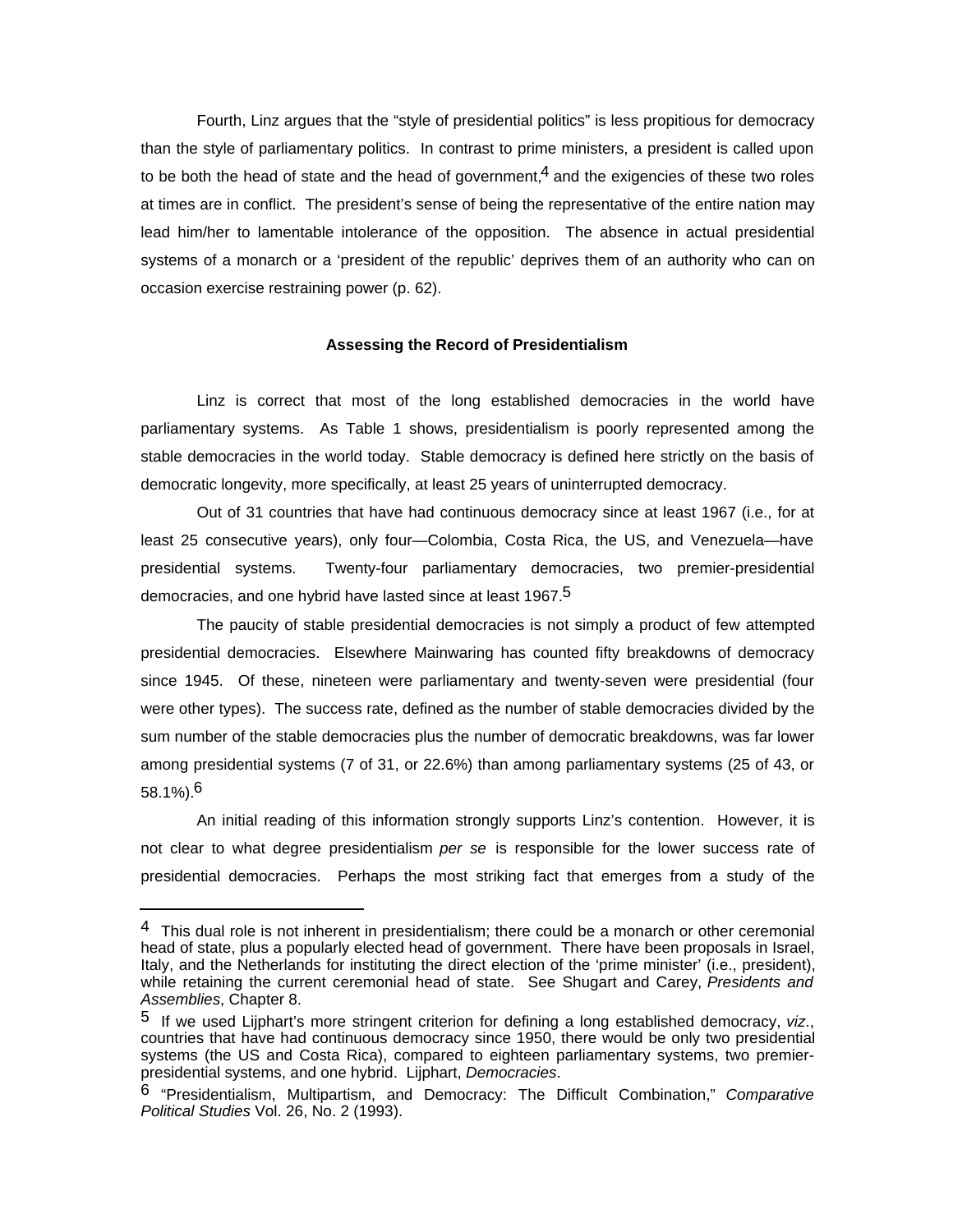### **TABLE 1**

| <b>Parliamentary Systems (24)</b>                                                                                                                                                                                                                                                                                                                |                                                                                                                                                                                                                                              | <b>Presidential Systems (4)</b>                             |                                      | Other Systems (3)                                                                              |                  |  |
|--------------------------------------------------------------------------------------------------------------------------------------------------------------------------------------------------------------------------------------------------------------------------------------------------------------------------------------------------|----------------------------------------------------------------------------------------------------------------------------------------------------------------------------------------------------------------------------------------------|-------------------------------------------------------------|--------------------------------------|------------------------------------------------------------------------------------------------|------------------|--|
| Australia<br>Austria<br><b>Barbados</b><br>Belgium<br><b>Botswana</b><br>Canada<br>Denmark<br>Germany<br>Iceland<br>India<br>Ireland, Republic of<br><b>Israel</b><br>Italy<br>Jamaica<br>Japan<br>Liechtenstein<br>Luxembourg<br>Malta<br><b>Netherlands</b><br>New Zealand<br>Norway<br>Sweden<br><b>Trinidad and Tobago</b><br>United Kingdom | (1900)<br>(1945)<br>(1966)<br>(1831)<br>(1966)<br>(1867)<br>(1855)<br>(1949)<br>(1874)<br>(1952)<br>(1921)<br>(1949)<br>(1946)<br>(1962)<br>(1946)<br>(1918)<br>(1868)<br>(1964)<br>(1848)<br>(1852)<br>(1814)<br>(1866)<br>(1962)<br>(1832) | Colombia<br>Costa Rica<br><b>United States</b><br>Venezuela | (1958)<br>(1949)<br>(1788)<br>(1958) | Finland (premier-presidential) (1906)<br>France (premier-presidential)<br>Switzerland (hybrid) | (1946)<br>(1848) |  |
|                                                                                                                                                                                                                                                                                                                                                  |                                                                                                                                                                                                                                              |                                                             |                                      |                                                                                                |                  |  |

**Stable Democracies, 1967-1992**

Note: Years in parentheses refer to the time since when popular elections have continuously been held.

relationship between regime type and successful democracy is that nearly all of the attempts at presidential democracy have taken place in less developed countries. The US is the only unequivocal exception, though Argentina and Uruguay at one time also ranked as quite developed. Because the standard of living is a major contributing factor to the viability of democracy, $7$  the extent to which presidentialism can be held responsible for the failure of democracy is not clear.

 $7$  This point has been established by many analysts. See, for example, Kenneth Bollen, "Political Democracy and the Timing of Development," *American Sociological Review* Vol. 44 (August 1979): 572-587.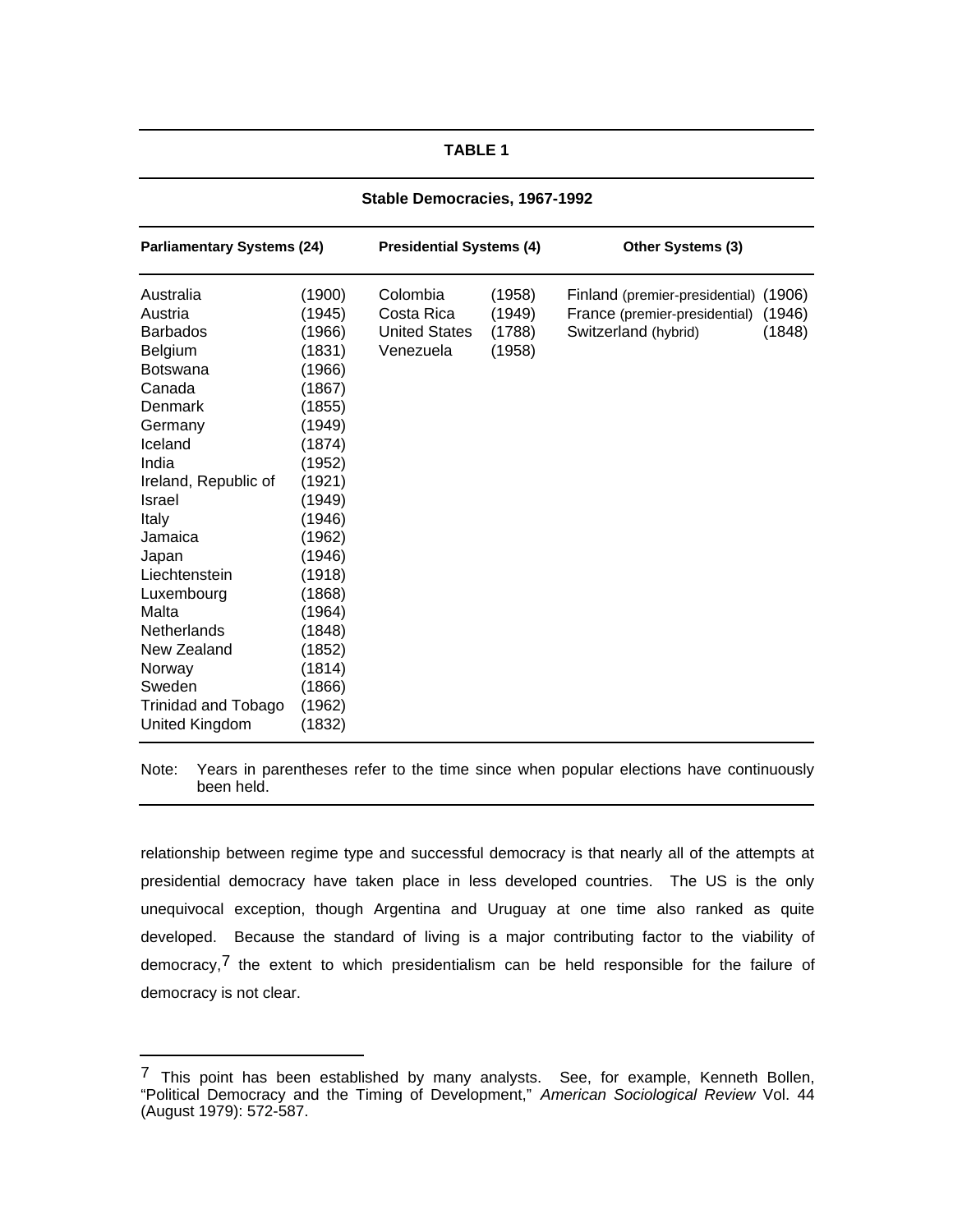Only eight countries in the Third World have maintained continuous democracies for at least 25 years as of 1992. Five of these are parliamentary (Barbados, Botswana, India, Jamaica, and Trinidad and Tobago), and three are the previously mentioned Third World presidential systems. Five other Third World democracies lasted at least 25 years but then broke down. Of these five cases, three were presidential: Chile, the Philippines, and Uruguay. One, Sri Lanka, was parliamentary, although a constitutional amendment to change to a hybrid system was adopted in 1978, after which elections were suspended for several years. The last case, Lebanon, used a hybrid format.

The results of the analysis of democracy in the Third World, summarized in Table 2, suggest two conclusions: (1) The far greater success of parliamentary democracy overall is partially dependent upon the overwhelmingly greater success of democracy among the industrialized countries, none of which has a presidential constitution,  $8$  except for the US, (2) Neither of the two principal types of democracy has fared well in the Third World; both parliamentary and presidential democracy have faltered most of the time. The poor performance of parliamentarism in the Third World may be related to the fact that it has been implemented primarily in African and Asian countries where the social, economic, and cultural obstacles to democracy have been greater than in most Latin American cases. Most of the parliamentary democracies that experienced breakdowns were in 'fourth world' countries; many had recently been through turbulent independence struggles that were destabilizing; and several parliamentary democracies had deep ethnic cleavages and a poorly developed national identity. Nevertheless, the poor performance of parliamentarism in the underdeveloped world serves to remind us that inauspicious social and economic conditions and limited elite commitment to democracy create grave difficulties, regardless of regime type.

Any definitive empirical conclusions about the tendency of one type or the other to break down would have to rest on further detailed case studies of the various failures of democracy in the Third World, especially in the several parliamentary systems that have not been studied from the perspective of institutional analysis. As Linz's work on the breakdown of democratic regimes has shown,  $9$  study of breakdowns requires attention to the many contingent factors that contribute to the outcome of regime crises. Still, Linz builds a convincing case for why presidentialism—at least as practiced in most contemporary Latin American countries—has failed to put sufficient obstacles in the path of a crisis heading for breakdown.

<sup>&</sup>lt;sup>8</sup> The French Fifth Republic is premier-presidential.

<sup>9</sup> Linz, *The Breakdown of Democratic Regimes: Crisis, Breakdown, and Reequilibration*. (Baltimore: Johns Hopkins University Press, 1978).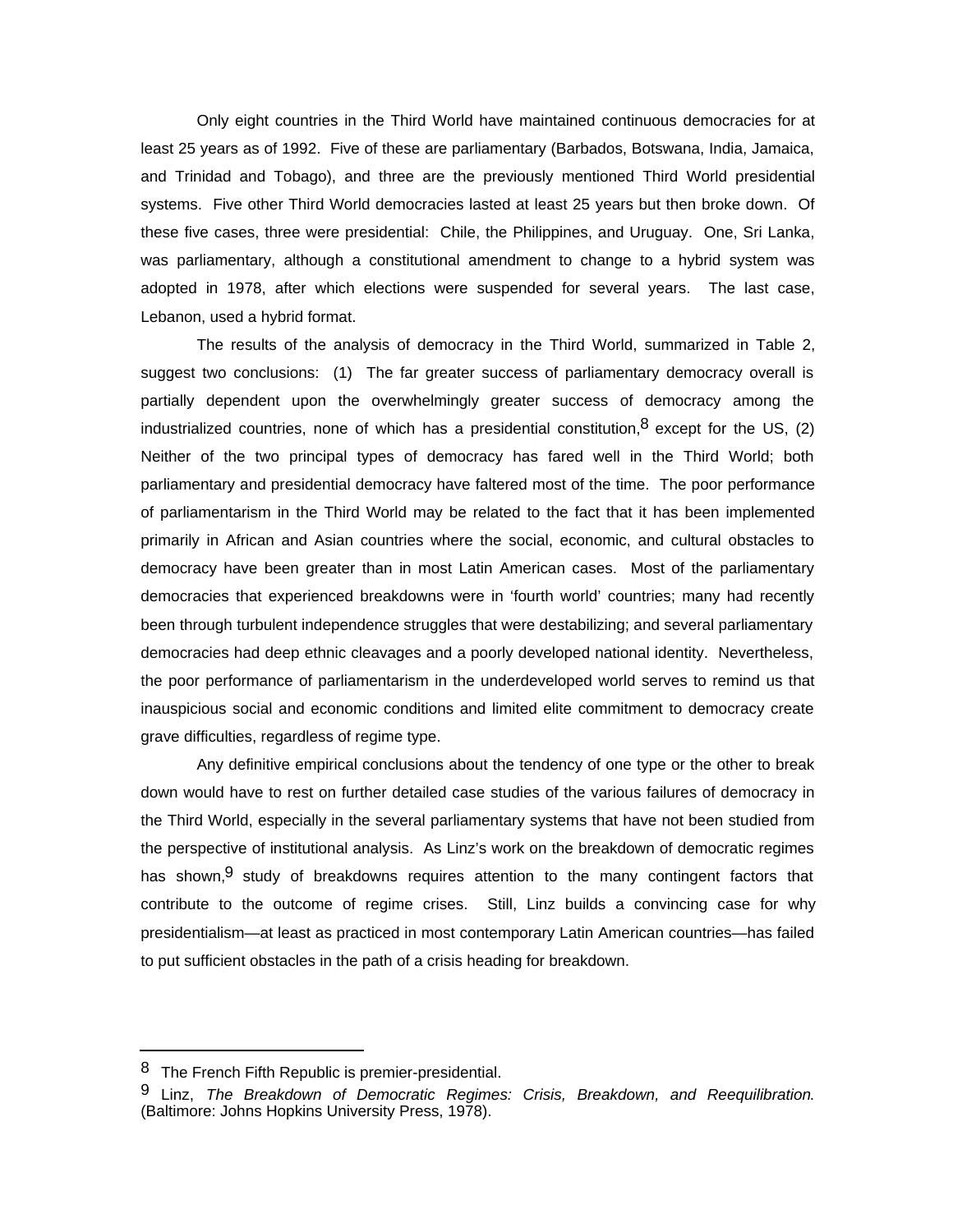### **TABLE 2**

### **Democracy in Less Developed Countries since 1945 by Regime Type**

**A. Successful democracies, 1945–91** (dates of founding election in parentheses)

| <b>Parliamentary systems</b> | <b>Presidential systems</b> |
|------------------------------|-----------------------------|
| Barbados (1966)              | Colombia (1958)             |
| Botswana (1966)              | Costa Rica (1949)           |
| India (1952)                 | Venezuela (1958)            |
| Jamaica (1962)               |                             |
| Trinidad and Tobago (1962)   |                             |
|                              |                             |

### **B. Democracies that broke down after at least 25 years** (dates of democratic rule in parentheses)

| <b>Parliamentary systems</b> |  |  |
|------------------------------|--|--|
| Sri Lanka (1948-78)          |  |  |

Chile (1933–73) Lebanon (1943–75) Philippines (1946–72) Uruguay (1942–73)

**Presidential systems Hybrids or other types** 

### **A Critique of Linz's Argument**

We agree with the main thrust of three of Linz's four basic criticisms of presidentialism. We concur that the issue of dual legitimacy is nettlesome in presidential systems. In the most straightforward of parliamentary systems, the executive is chosen by and responsible to the assembly, which is the only democratically legitimated institution at the national level of the political system. Such an executive, unlike one that stems in whole or in part from a popularly elected presidency, lacks an independent base of legitimacy.

Nevertheless, to a lesser degree than in presidential systems, conflicting claims to legitimacy also exist in parliamentary systems. Conflicts sometimes arise between the lower and upper houses of a bicameral legislature, with each one claiming to exercise legitimate power. If both houses have the power of confidence over the cabinet, the most likely outcome when the houses are controlled by different majorities is a compromise coalition cabinet. In this case there is no dual legitimacy between executive and assembly, but between two chambers of the assembly. Such an arrangement could be troublesome if the two chambers were controlled by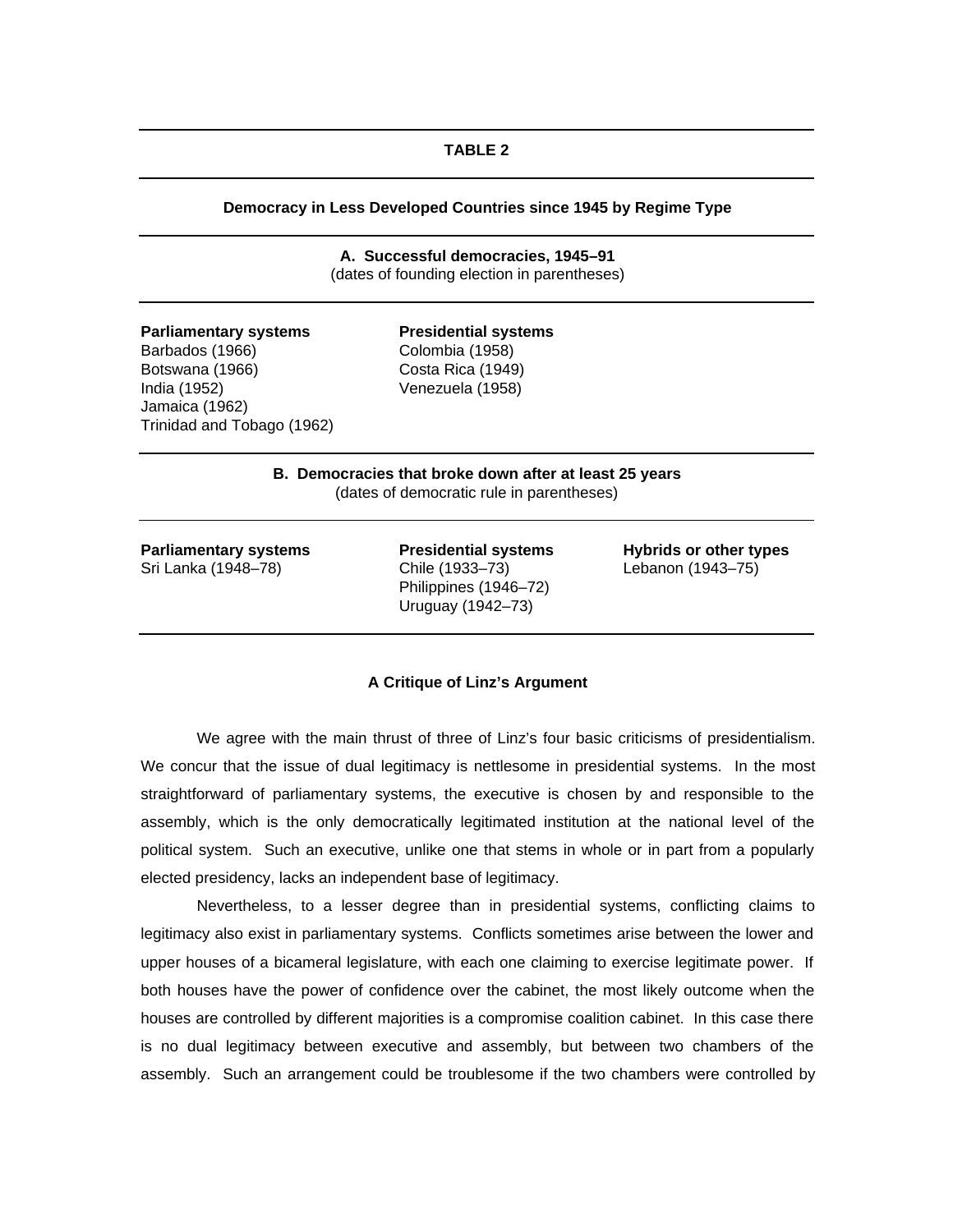sharply opposed parties or blocs,  $10$  but in most systems one or the other house can be dissolved in an attempt to resolve the deadlock. In a few parliamentary systems, including Canada, Germany, and Japan, upper houses have significant powers over legislation but cannot exercise a vote of no confidence against the government. In some the upper house cannot be dissolved by the government. Then there is a genuine dual legitimacy between the executive and (part of) the legislature. Thus dual democratic legitimacy is not exclusively a problem of presidentialism, though it is probably more pronounced with presidentialism. A unicameral parliament would avoid the potential of dual legitimacy under parliamentarism, but it sacrifices the advantages of bicameralism, especially for large, federal, or plural countries.<sup>11</sup> Moreover, the existence of two agents of the electorate, each endowed with different but carefully defined authorities, can be an advantage of presidentialism, as Shugart and Carey have argued. The key is to define the powers and the method of election of the branches so as to mitigate interbranch conflict.

We also agree with Linz that the rigidity of presidentialism, created by the fixed term of office, can be a liability—sometimes a serious one. With the fixed term, it is difficult to get rid of unpopular or inept presidents without a system breakdown, and it is impossible (because it is constitutionally barred) in many countries to reelect a good president. However, there is no reason why a presidential system must prohibit reelection. Provisions against reelection have been introduced primarily to reduce the president's incentives to abuse executive powers to secure reelection. The prohibition of immediate reelection also appeals to ambitious politicians interested in seeking the nation's highest political post; it removes one potentially powerful contender from the scene. In some countries, regional politicians or *caciques* favored this prohibition as they sought protection against a popular president's potential to use a national reelection campaign against the often more parochial interests represented by congress. Elsewhere, democratic oppositions to pre-existing 'presidential' dictatorships have sought to forbid the possibility of a new perpetual president. Despite the potential for abuse, reelection can be permitted—and we believe it should be in countries where there are reliable institutions to safeguard elections from egregious manipulation by incumbents.

Even if reelection is permitted, however, we are still left with the rigidity of fixed term lengths. The argument about the 'flexibility' of replacing cabinets in parliamentary systems is twoedged. In a parliamentary system, the prime minister's party can replace its leader or a coalition partner can withdraw its support and usher in a change of government short of the coup that might be the only way to remove a president who lacks support. We agree with Linz that cabinet instability need not lead to regime instability and can offer a safety valve. Yet crises in many

<sup>10</sup> See Lijphart, *Democracies*, for a discussion of such a constitutional crisis in Australia.

<sup>11</sup> See Lijphart, *Democracies*, Chapter 6.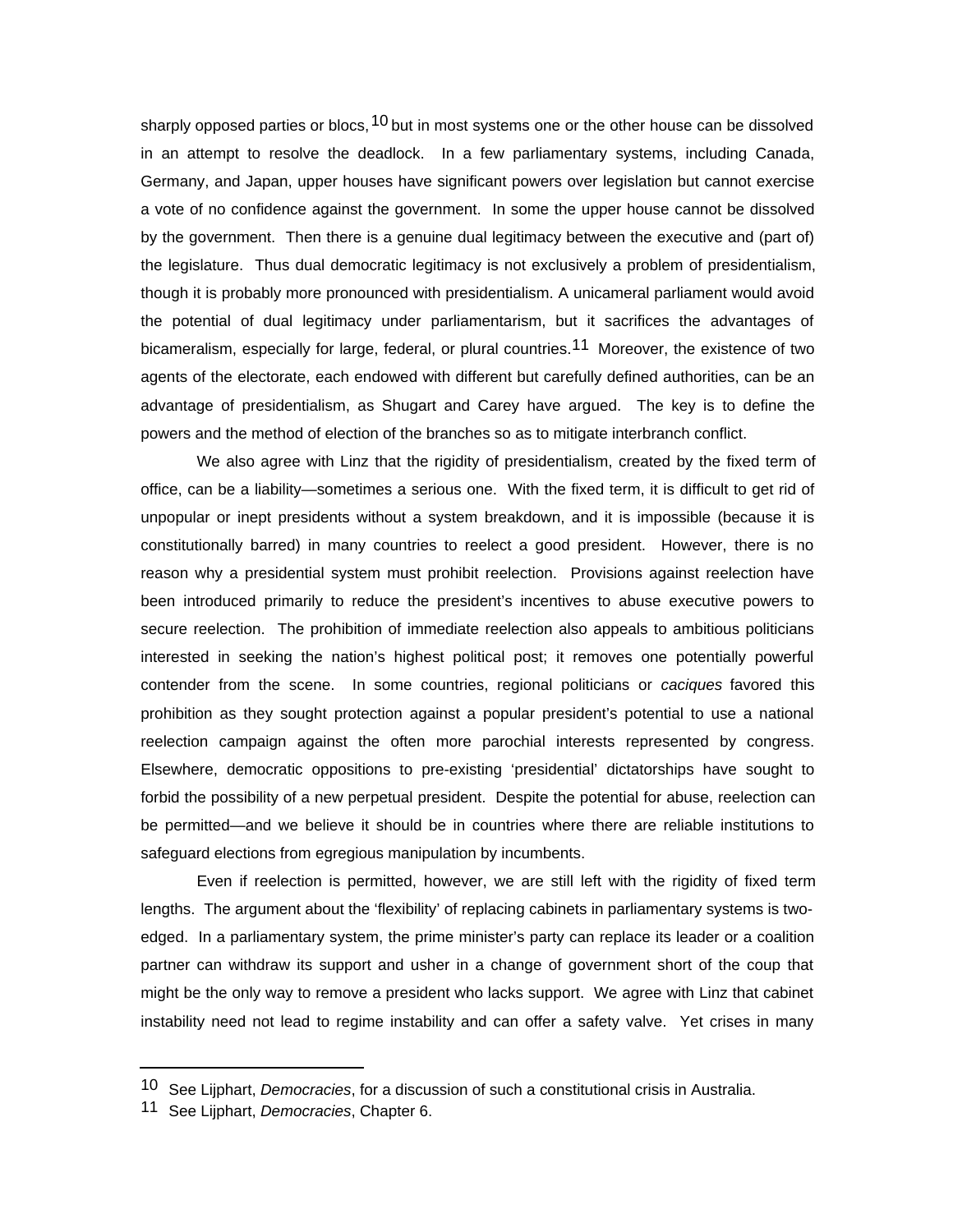failed parliamentary systems, including Somalia and Thailand, have come about precisely because of the difficulty of sustaining viable cabinets. Presidentialism raises the threshold for removing an executive; opponents must either wait out the term or else countenance undemocratic rule. There may be cases when this higher threshold for government change is desirable, as it would be expected to provide more predictability and stability to the policy-making process than the frequent dismantling and reconstructing of cabinets that afflicts some parliamentary systems.

Theoretically the problem of fixed terms could be remedied without adopting parliamentarism by permitting—under certain conditions —the calling of early elections.<sup>12</sup> This provision of early elections represents a deviation from presidentialism, which is defined by its fixed terms. Nevertheless, as long as one branch cannot dismiss the other without standing for reelection itself, the principle of separation of powers is still retained to an extent not present in any variant of parliamentarism.

We take issue with Linz's assertion that presidentialism induces more of a winner-takesall approach to politics than does parliamentarism. As we see it, parliamentary systems do not afford a large advantage on this point. The degree to which democracies promote winner-take-all rules depends on the electoral and party system. Parliamentary systems with disciplined parties and a majority party offer the fewest checks on executive power, and hence promote a winnertakes-all approach more than presidential systems.<sup>13</sup> In Great Britain, for example, in the last two decades a party has often won a decisive majority of parliamentary seats despite winning well under 50% of the votes. Notwithstanding its lack of a decisive margin in popular votes, the party can control the entire executive and the legislature for a protracted period of time. It can even use its dissolution power strategically to renew its mandate for another five years by calling a new election before its current term ends.

Because of the combination of disciplined parties and the prime minister's ability to dissolve the parliament, Westminster systems provide essentially no legislative check on the premier. MPs regularly support their own party's legislative and policy initiatives regardless of the merits of particular proposals. Here more than in any presidential system, the winner takes all. Given the majority of a single party in parliament, it is unlikely that a no-confidence vote would prevail, so there is little or no opposition to check the government. Because of these imperfections, Labour Party leader Neil Kinnock at the party's 1991 Annual Conference proposed a constitutional change requiring fixed term parliaments. Other reforms, including proportional

<sup>12</sup> After a failed coup attempt in February 1992, Venezuelan politicians began serious consideration of a plan to allow the voters to remove the chief executive through a recall election. Such power exists in some US states.

<sup>&</sup>lt;sup>13</sup> This point helps illustrate one of our key arguments in this chapter, namely, that the features of the party system make a big difference in parliamentary and presidential democracy alike.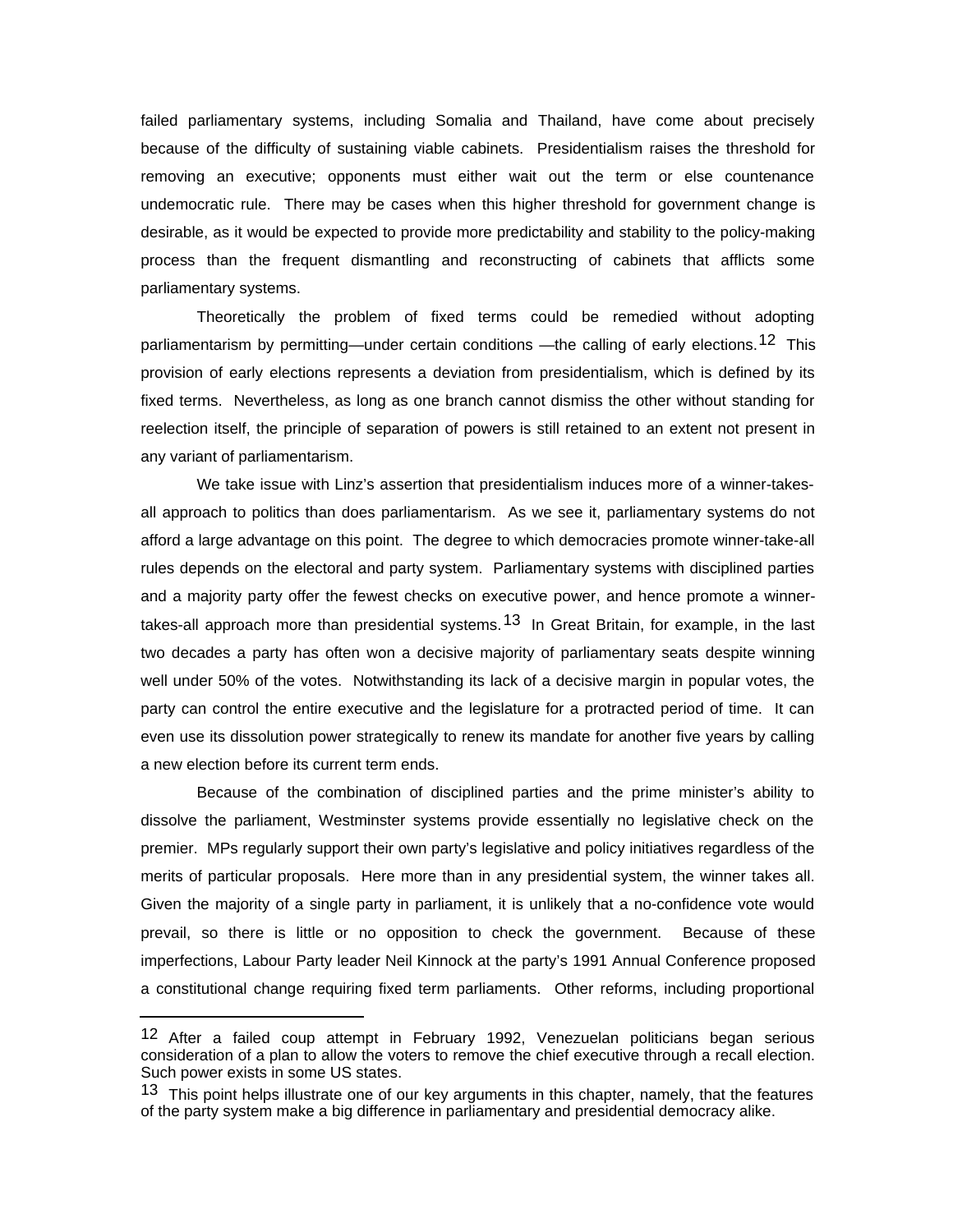representation and a popularly elected upper house, are likewise frequently discussed as remedies to perceived ills of parliamentarism in the UK.

Presidentialism is predicated upon a system of checks and balances. Such checks and balances can be criticized from other perspectives, but they usually inhibit the winner-takes-all tendencies that Linz ascribes to presidentialism. The checks and balances are designed precisely to limit the possibility that the winner would take all. If it loses the presidency, a party or coalition may still control critical swing votes in congress, a situation that in most countries would allow it to restrain the president and block some presidential initiatives. If the president's own legislative powers are negative only (a veto, but not decree or exclusive agenda-setting powers), an opposition-controlled congress can even be the prime mover in legislating, as it is in the United States. Controlling congress is not the biggest prize and it usually does not enable a party or coalition to dictate policy, but it still allows the party or coalition to establish parameters within which policy occurs. It can be a big prize in its own right if the presidency has relatively weak legislative powers.

Moreover, compared to the Westminster-style parliamentary systems, most presidential democracies offer greater prospects of dividing the cabinet among several parties. This practice, which is essentially unknown among the Westminster parliamentary democracies, is common in multiparty presidential systems. To get elected, presidents need to assemble a broad interparty coalition, either for the first round (if a plurality format obtains) or for the second round (if a tworound, absolute-majority format obtains). Generally, presidents allocate cabinet seats to parties other than their own in order to attract the support of these parties or, after elections, to reward them for such support. Dividing the cabinet in this manner is another way to allow losers in the presidential contest a piece of the pie.

Thus, contrary to what Linz says, some parliamentary systems—in particular, those with single-member district electoral systems—have stronger winner-takes-all mechanisms than presidential systems. It is specifically the combination of parliamentarism and a single-member district plurality electoral system that produces these winner-takes-all results. In presidential systems with single-member plurality electoral systems, the party that does not control the presidency can control congress, thereby providing an important check on executive power.

This is not to say that presidentialism is generally more conducive to coalition government than parliamentary systems. In fact, as we argue later, the mechanisms of building interparty coalitions in presidential systems are arguably more fragile than in parliamentary systems. But the purest examples of what Lijphart calls Westminster democracy, in which the winner takes all, are parliamentary rather than presidential democracies.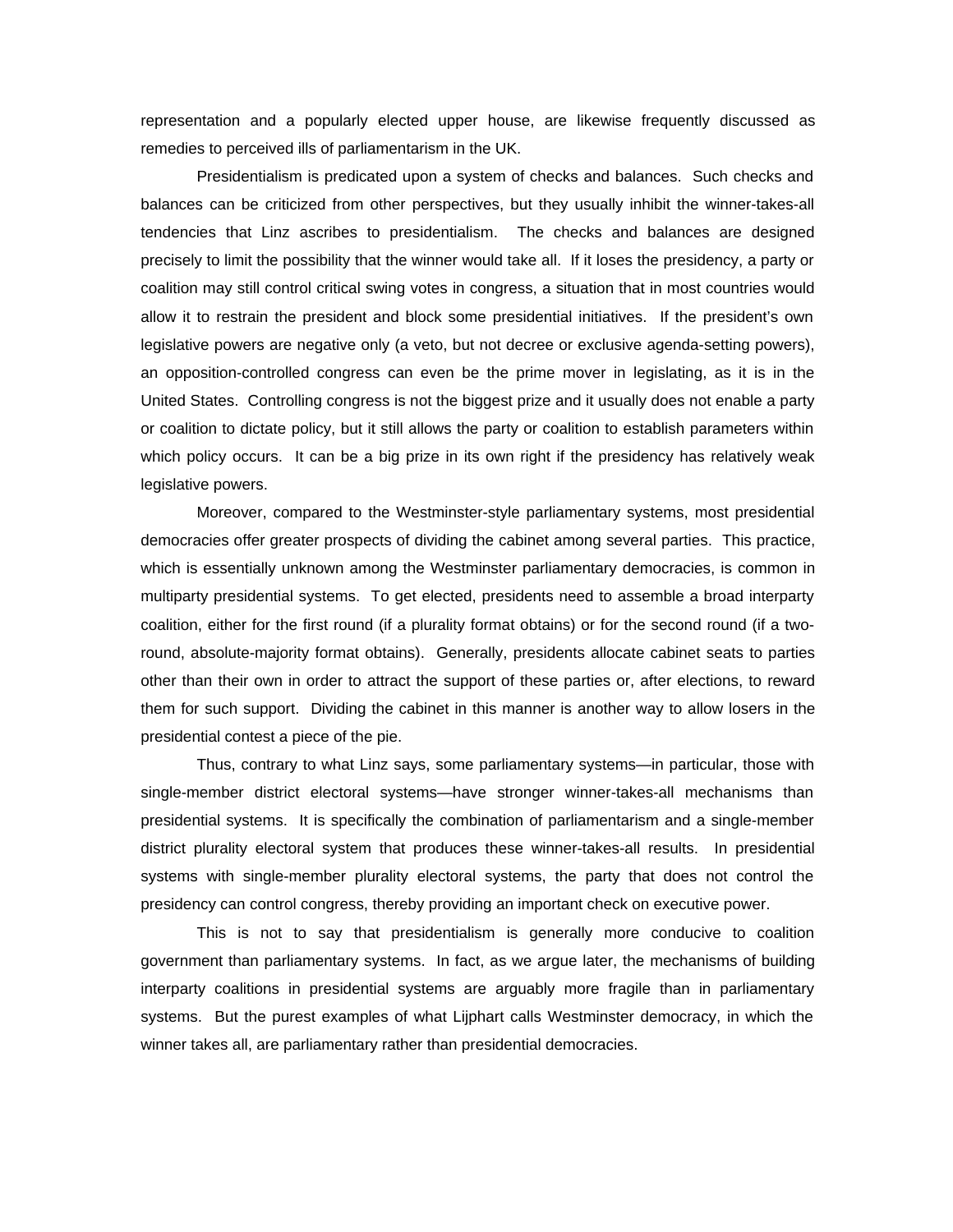### **Advantages of Presidential Systems**

Even though we disagree with one of Linz's four criticisms of presidentialism, we concur that he builds a strong case. On balance, parliamentary systems appear to afford compelling advantages over presidential systems. Yet presidential and premier-presidential systems afford some attractive features that can be maximized through careful attention to constitutional design.

The primary advantage of a presidential system lies precisely in the feature that led to Linz's warning against dual democratic legitimacies. If the powers are carefully defined and the method of election limits party system fragmentation, having two, rather than one, agents of the electorate can be beneficial. There are two broad models of citizen control in representative democratic government. In one, which Powell<sup>14</sup> called Government Accountability, voters must be afforded the opportunity to choose between two clearly identifiable alternative governments: the incumbent or the opposition. In the other, called Representative Delegates, voters must be given a wide menu of partisan options from which to choose, such that each voter is likely to find a party that expresses his or her general policy preferences. Parliamentarism requires a choice between these two desiderata; presidentialism or premier-presidentialism can allow both kinds of elections.

The Westminster model of parliamentarism performs very well on measures of Government Accountability, as the government and opposition are clearly defined: one votes either to retain the Conservatives or to throw them out and have a Labour government. That model performs poorly in providing minority representation, however: a supporter of Scottish nationalism or the Greens has little hope of seeing candidates of his or her preferred party elected and even less of seeing the party play any role in legislation, should it hold seats. The problem of severe minority attrition is one reason that several Westminster-style systems in the Third World (e.g., Nigeria, Pakistan, Sri Lanka) have failed.

Other forms of parliamentarism perform very well in providing Representative Delegates, as for example Italy, where voters have many parties from which to choose. These parties represent several possible combinations of policy positions on various dimensions of the issues and many of them have a reasonable chance of sitting in the cabinet. Even those that do not obtain cabinet representation can play a meaningful role in sponsoring amendments to legislation in the active and representative committees or on the floor of the parliament. That model of parliamentarism performs poorly in affording voters Government Accountability, however, since many cabinet changes occur without any direct connection to an election. Typically the same

<sup>14</sup> G. Bingham Powell, Jr., "Constitutional Design and Citizen Electoral Control," *Journal of Theoretical Politics* 1 (1989): 107-30.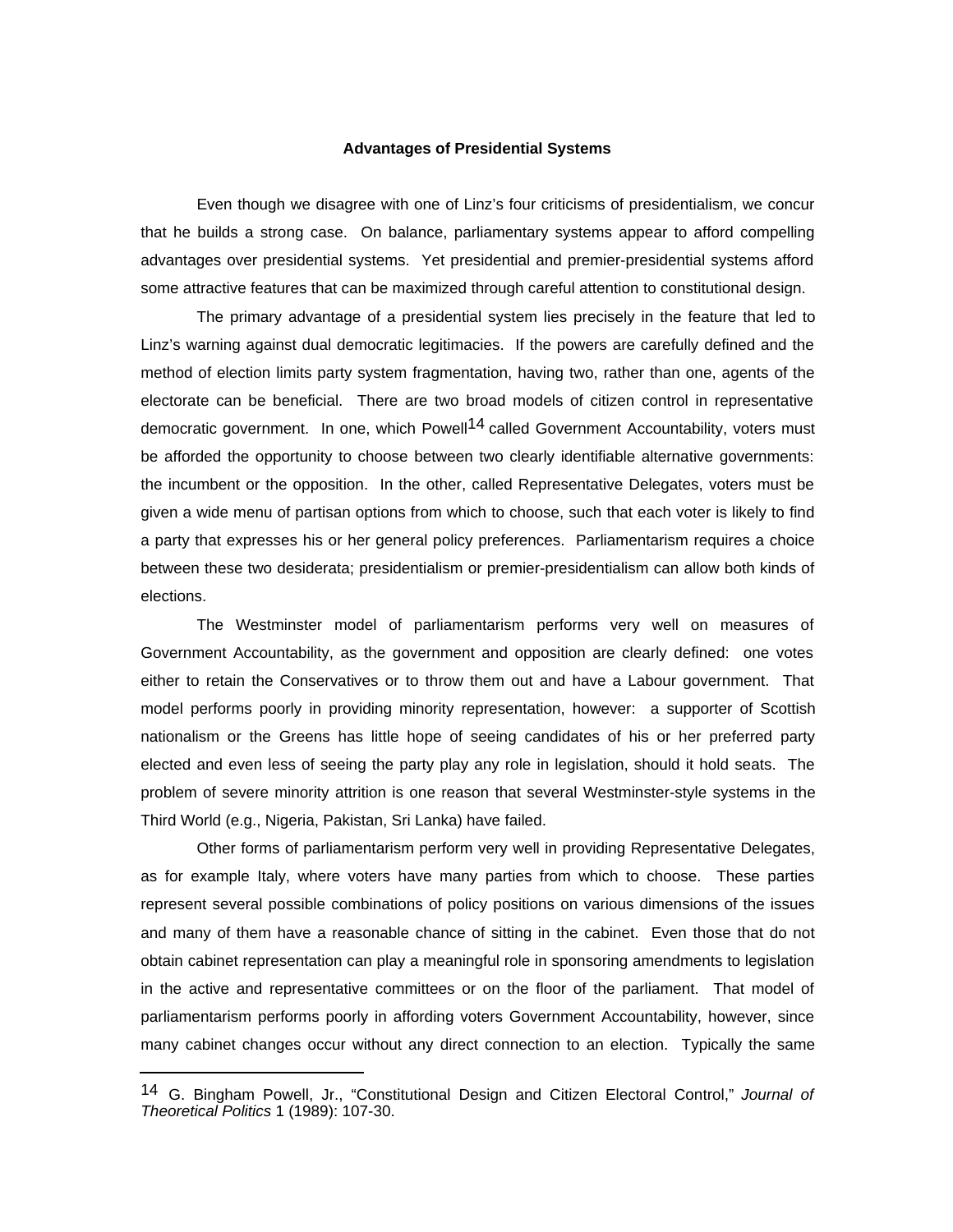parties rotate in and out of government with no fundamental change in policy direction being feasible. The lack of an accountable, identifiable, and stable executive is one reason that such regimes have failed in some Third World countries (e.g. Somalia, Sudan, Thailand).

Parliamentarism thus requires a choice or a compromise between affording Government Accountability and affording diversity of representation. Since parliament is the only agent of the electorate, it is not feasible to provide both forms of citizen control through the electoral process. Add a second agent, a president, and it becomes possible to offer voters both. A presidential election, especially if the incumbent is eligible for reelection, can be structured so that it is ordinarily a contest between identifiable ins and outs, with voters able to make the same kind of choice made in Westminster parliamentary elections. The assembly election can be a representative affair, with proportional representation used to allow minor parties a role in the assembly. How the different voting decisions are translated into policy output, as well as whether the perils of dual legitimacies can be minimized, depends upon the powers of the two institutions and the extent to which they check one another. It also depends on the type of party system and its relation to the powers of each branch. These are the issues taken up in the remainder of our discussion.

### **Kinds of Presidencies: A Case for Weak Presidents**

Linz's article is based mostly on generic categories of parliamentary and presidential systems; he generally does not differentiate among kinds of parliamentary and presidential systems. In the concluding paragraphs, however, he argues that "it does not follow that just any sort of parliamentary regime will do. Indeed, to complete the analysis one would need to reflect upon the best type of parliamentary constitution and its specific institutional features. Among these would be a prime ministerial office combining power with responsibility, which would in turn require strong, well-disciplined political parties" (p. 68).

We agree that it is important to distinguish among different kinds of parliamentary regimes because not all types of parliamentarism function equally well. Parliamentary systems vary in the extent to which the parliament and its committees are disposed to amend bills submitted by the cabinet and also in the ease with which majorities may vote to displace a cabinet. Thus, as Linz acknowledges, the simple dichotomy, presidentialism vs. parliamentarism, while useful as a starting point, nevertheless is not sufficient to assess the relative merits of different constitutional designs.

It is not only among parliamentary regimes that differences within the basic regime type are important. Presidentialism also encompasses a range of systems of government, and variations within presidentialism are important—perhaps even more important than the variations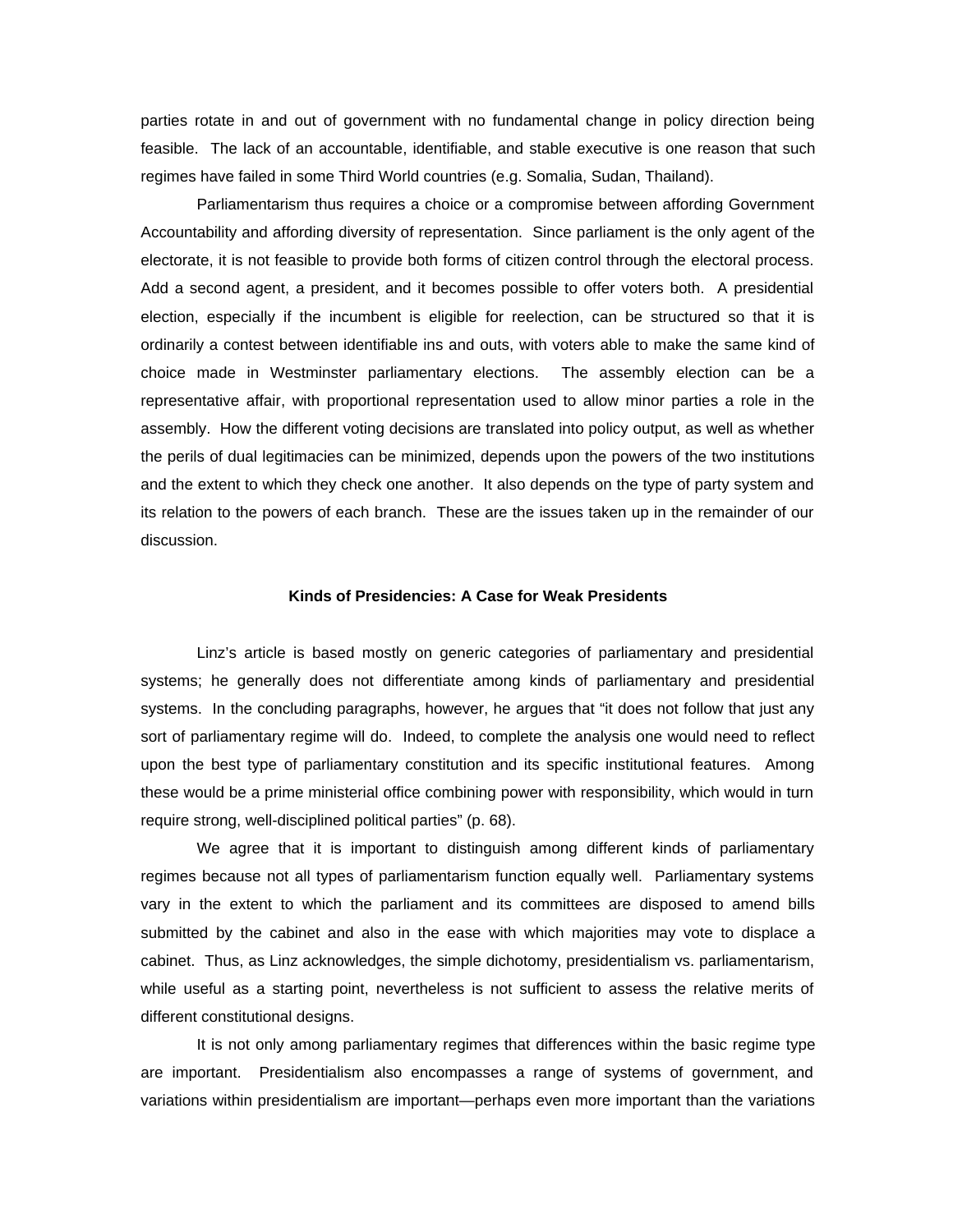within the parliamentary type. Under some conditions, the perils of presidentialism can be attenuated, a point that Linz generally neglects. It is important to pay attention to factors that can attenuate the problems of presidentialism because it may be politically more feasible to modify presidential systems than to switch to parliamentary government. In the next sections we discuss three factors that help presidentialism function more smoothly: limited presidential powers; disciplined parties; and a small number of parties and/or the absence of deep divisions among parties.

A case can be made that presidential systems function better if the president has relatively limited powers. In a presidential system, weakening the presidency means primarily weakening its powers over legislation, although the importance of attenuating presidential powers over cabinet formation by requiring congressional confirmation of nominations should not be underestimated. In several Latin American countries as well as Korea and the Philippines, the tendency has been to constitutionally endow presidents with great legislative powers.

To compare presidential powers in the legislative arena, we examine six areas of legislative powers. For each of these areas, we devised a score ranging from zero (weak or no presidential powers) to four (strong presidential powers). The first is the package veto/override procedure: does the president have a veto, and if so, what majority of the congress is necessary to override? Presidents have greatest power if their veto cannot be overridden; they have least power if they have no veto or if a veto can be overridden with a simple majority. Second is the partial veto, a formidable weapon in the hands of some presidents, whereby they may reject parts of bills rather than accepting or rejecting the whole bill. Presidents have greatest power if they can exercise a partial veto that cannot be overridden, and weakest if they have no partial veto. Third are decree powers, by which we mean the authority of some presidents to make laws—at least provisionally—without prior consultation with congress. This power is distinct from decrees of a regulatory or administrative nature, which must conform to existing legislation. Presidents with great decree powers are able to make law despite congressional opposition. Fourth are powers granted to some presidents to be the sole agenda-setters in certain key policy areas. In such areas, legislation cannot be considered unless first proposed by the president. Exclusive presidential law-making initiatives are most powerful if the assembly cannot amend the president's initiatives but must accept them as presented or reject them. Fifth, we consider the extent to which the president has primacy in the budgetary process, limiting the ability of congress to change revenues or expenditures. At one end of the spectrum, the president prepares the budget and congress may not amend it. At the other end, the assembly either prepares the budget or has constitutionally unrestricted authority to amend it. Finally, a few presidents may submit legislative proposals to the voters directly, thereby bypassing the congress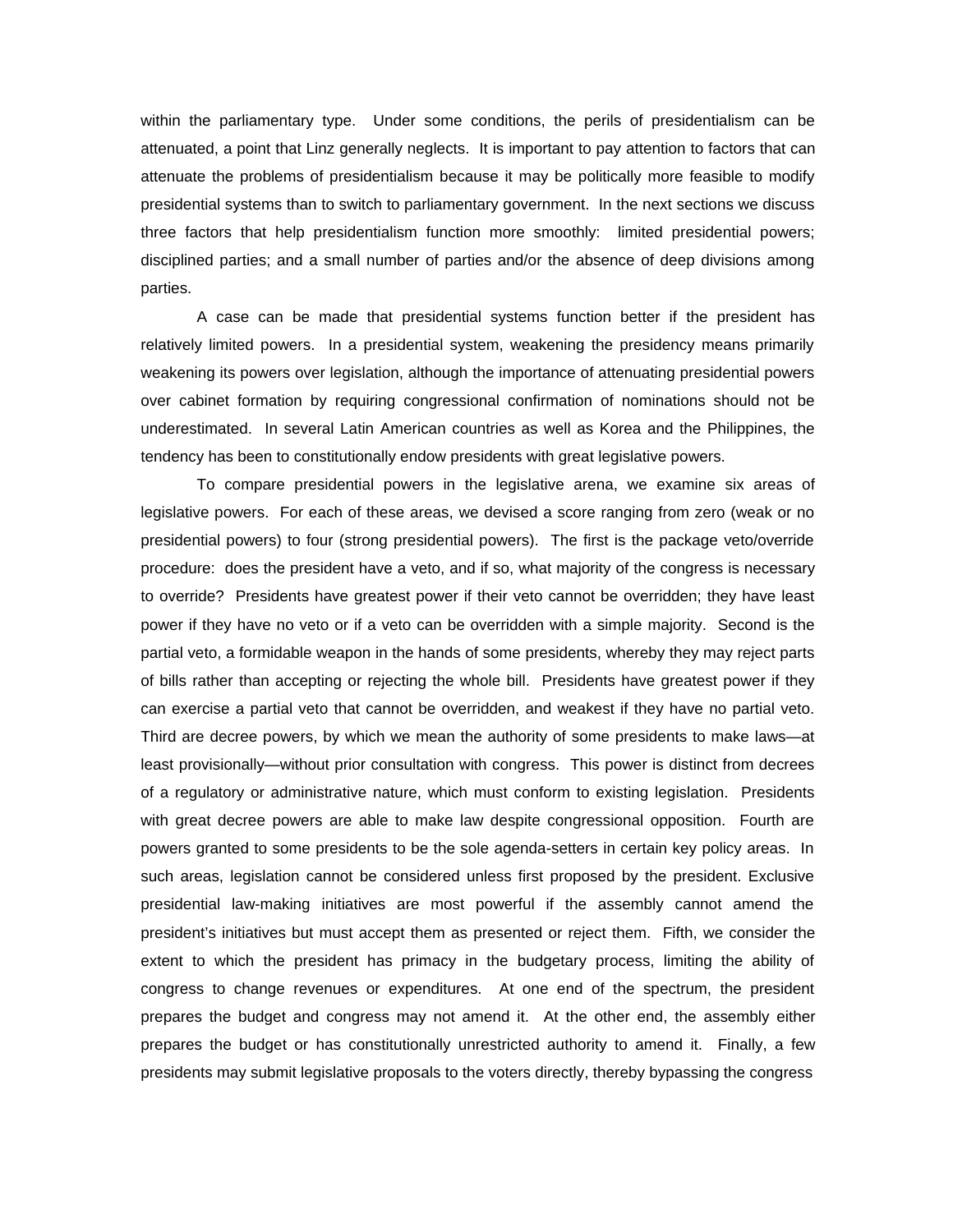altogether. This measure strengthens presidents' hands by giving them a second means of winning approval for legislation.

Details for the scoring of each of these six areas are provided in the top part of Table 3. The score in each area is simply summed to arrive at a total for the country, as shown for several countries in the bottom part of Table 3.

This scoring method may leave out some important constitutional dimensions of executive power, and it may overstate the importance of some dimensions and understate the importance of others. Nevertheless, an imperfect but well defined quantitative measure is preferable to nonquantitative, impressionistic rankings.

We are aware that a comparison of constitutional powers does not convey information about how powerful presidents actually are in different contexts. The extent to which presidents can sidestep constitutional norms to enhance their powers or can effectively build their power without infringing the constitution varies considerably. Moreover, the relationship between constitutional provisions and actual presidential powers depends on the nature of the parties and party system. In Mexico, for example, the president has relatively limited constitutional authority. But given his control over the PRI and the PRI's overwhelming legislative majorities, the president has great *de facto* powers, and the legislature rubber-stamps virtually all presidential initiatives. Despite these limitations, a comparison of constitutional powers provides useful information because constitutional norms establish a legal framework intended to regulate executive and assembly action. They therefore provide some clues about how the system might function if an election produced a change in party alignments.

When the president has great legislative powers, the ability of the congress to debate, logroll, and offer compromises on conflictual issues confronting the society is sharply constrained. Instead the presidency takes on enormous legislative importance and the incumbent has formidable weapons with which to fine tune legislation to fit his or her whims and limit consensusbuilding in the assembly. In this respect it is probably no accident that some of the most obvious failures among presidential democracies have been systems that score very high according to Table 3: Brazil's 1946 regime, Chile before the 1973 coup, and the Philippines, for example. Colombia's former regime (1958-1991) also scored quite high; it had a questionable record as a stable democracy and its presidential powers were recently attenuated. At the other end of the scale of presidential powers we find the three oldest presidential democracies, Costa Rica, the United States, and Venezuela, all with scores of 2 or less. Obviously there is no perfect correlation between presidential powers and stable democracy; two countries that have low scores (Argentina and Bolivia) have broken down frequently, and two with high scores (Chile 1932-73 and Colombia 1958-91) survived for a long time. Nevertheless, the fact that the most stable presidential democracies have had weak presidential powers is suggestive.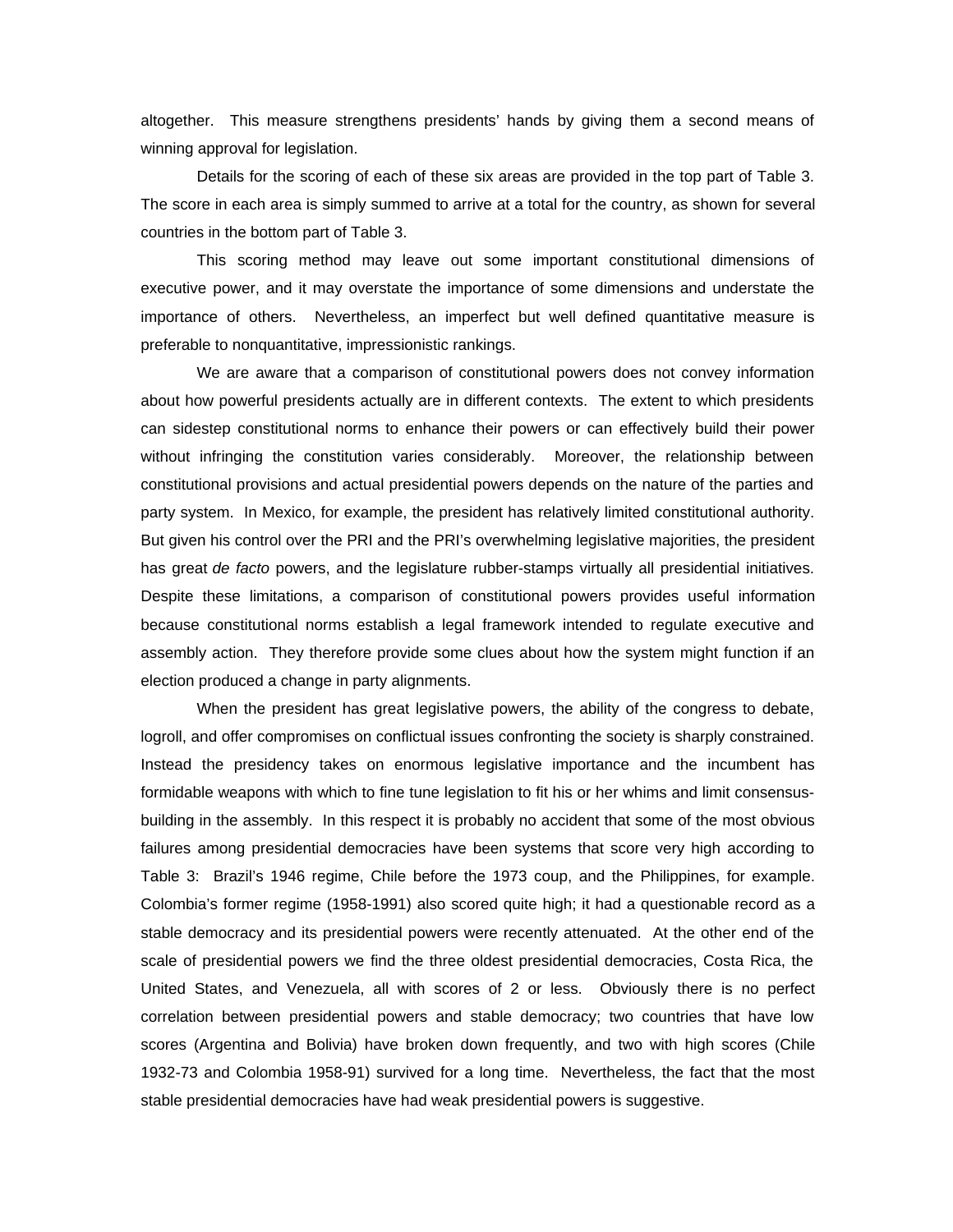### **TABLE 3**

### **Presidential Legislative Powers**

# **Package Veto/Override**<br>
Veto with no override<br>
Veto with no override<br> **Partial Veto/Override**<br>
4 No override

- 4 Veto with no override<br>
3 Veto with override requiring majority<br>
4 No override by extraordinary majority<br>
3 Override by extraordinary majority 3 Veto with override requiring majority 3 3<br>
areater than 2/3 (of quorum) 3 3
- 
- exter than 2/3 (of quorum)<br>2 Veto with override requiring 2/3<br>1 Veto with override requiring abs Veto with override requiring absolute majority of assembly or extraordinary majority less than  $2/3$   $\sim$  0 No partial veto
- 0 No veto; or veto requires only simple majority override

### **Decree**

- 
- 4 Reserved powers, no recession<br>2 President has temporary decree authority with few 2 President has temporary decree authority with few restrictions<br>Authority to enact decrees limited
- 
- 0 Decree powers only as delegated 0 No exclusive powers

- **Budgetary Powers**<br> **Proposal of Referenda**<br> **Proposal of Referenda**<br> **Proposal of Referenda**<br> **Proposal of Referenda**
- 4 No amendments to president's budget 4 Unrestricte<br>
3 Assembly may reduce but not increase items 2 Restricted 3 Assembly may reduce but not increase items<br>2 President sets upper limit on total spending.
- President sets upper limit on total spending, within which assembly may amend
- 1 Assembly may increase expenditures only if it designates new revenues
- 0 Unrestricted powers for assembly

- 
- 
- Override by absolute majority of whole<br>membership
- 1 Override by simple majority of quorum
- 

## **Exclusive Introduction of Legislation (Reserved Policy Areas)**

- 
- 2 Restricted amendment by assembly
- 1 Authority to enact decrees limited 1 Unrestricted amendment by assembly
	-

- 
- 
- 0 No presidential authority to propose referenda

| Country              | Package<br>Veto | <b>Partial</b><br>Veto | <b>Decree</b>  | <b>Exclusive</b><br>Leg. Init. | <b>Budgetary</b><br><b>Initiative</b> | <b>Propose</b><br>Refer. | <b>Total</b><br><b>Score</b> |
|----------------------|-----------------|------------------------|----------------|--------------------------------|---------------------------------------|--------------------------|------------------------------|
| Argentina            | $\overline{c}$  | 0                      | 0              | $\Omega$                       | $\Omega$                              | 0                        | $\overline{\mathbf{c}}$      |
| Bolivia              | $\overline{c}$  | 0                      | 0              | 0                              | ŋ                                     | 0                        | $\overline{c}$               |
| Brazil 1946          | $\overline{2}$  | 3                      | 0              |                                |                                       | 0                        | $\overline{7}$               |
| Brazil 1988          | 1               | $\overline{c}$         | 2              |                                |                                       | 0                        | $\overline{7}$               |
| <b>Chile 1925</b>    | 2               | 3                      | 1              |                                |                                       | 0                        | 8                            |
| <b>Chile 1970</b>    | $\overline{2}$  | 4                      | 1              | $\overline{2}$                 |                                       | $\overline{2}$           | 12                           |
| <b>Chile 1989</b>    | $\overline{2}$  | 0                      | 0              | 1                              | 2                                     | 0                        | 5                            |
| Colombia pre-1991)   | 1.5             | 2.5                    | $\mathfrak{p}$ | 1                              | 1                                     | $\Omega$                 | 8                            |
| expenditures         | (2)             | (3)                    |                |                                |                                       |                          |                              |
| other                | (1)             | $\binom{2}{2}$         |                |                                |                                       |                          |                              |
| Colombia 1991        |                 |                        |                | 0                              | 1                                     | 0                        | 5                            |
| Costa Rica           |                 | 0                      | 0              | $\Omega$                       | $\mathbf{0}$                          | 0                        | 1                            |
| budget               | (0)             |                        |                |                                |                                       |                          |                              |
| other                | (2)             |                        |                |                                |                                       |                          |                              |
| Dominican Republic   | 2               | 0                      | 0              | 0                              | 0                                     | 0                        | 2                            |
| Ecuador              | 1.5             | 1.5                    | 1              | $\Omega$                       | $\mathbf{0}$                          | $\overline{2}$           | 6                            |
| budget               | (0)             | (0)                    |                |                                |                                       |                          |                              |
| other                | (4)             | (4)                    |                |                                |                                       |                          |                              |
| Korea                | 2               | 0                      |                | 0                              | 3                                     | 0                        | 6                            |
| Mexico               | $\overline{2}$  | 0                      | 0              | 0                              | 0                                     | 0                        | $\overline{2}$               |
| Philippines          | $\overline{2}$  | 1.5                    | 0              | $\Omega$                       | 3                                     | $\Omega$                 | 6.5                          |
| expenditure          | (2)             | (3)                    |                |                                |                                       |                          |                              |
| other                | (2)             | (0)                    |                |                                |                                       |                          |                              |
| <b>United States</b> | 2               | 0                      | 0              | 0                              | 0                                     | 0                        | 2                            |
| Uruguay              | 1               |                        | 0              | $\overline{2}$                 | 2                                     | 0                        | 6                            |
| Venezuela            | 0               | 0                      | 0              | $\Omega$                       | $\Omega$                              | 0                        | $\Omega$                     |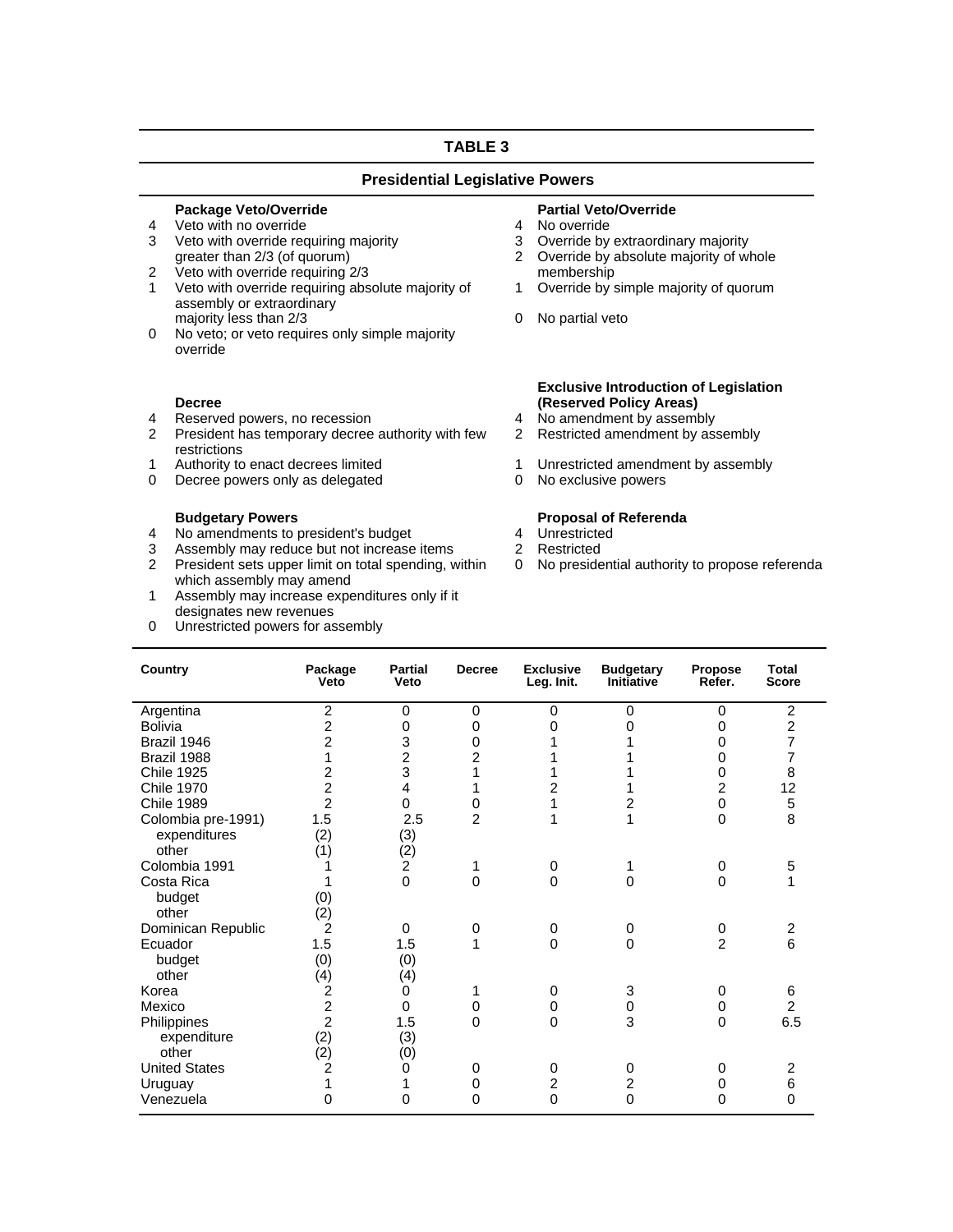When the presidency is weak relative to the congress, situations in which the president is short of a majority in the congress need not be crisis-ridden and may even be desirable. It certainly is desirable that the president's party be a major party, for otherwise the likelihood of executive/legislative impasse escalates; ways in which the likelihood of compatibility between president and assembly can be enhanced will be discussed below. But if the president's party is large but not dominant, then one or more of the several minor parties that win seats in congress can bargain with the president in the legislative process and thus play a meaningful role, yet not be the 'kingmaker' that minor parties frequently are in parliamentary systems.

If the regime is premier-presidential, the president's powers over government formation are (by definition) weaker than in a presidential regime. Typically such presidents have no or very limited powers over legislation as well, aside from powers that might be ceded for specific purposes by the cabinet or parliament. Thus in multiparty contexts premier-presidentialism is preferable to straightforward presidentialism because it avoids the perils of a cabinet responsible exclusively to a president who has only a small bloc of reliable supporters in the assembly. Under premier-presidentialism, most or all day-to-day executive powers shift to a cabinet responsible exclusively to parliament when the president lacks a reliable majority. Premierpresidentialism also holds one advantage over pure parliamentarism in multiparty contexts, in that the voters have an agent, the president, who designates which party or parties shall attempt to form a government, and this agent can be held accountable before the electorate for the choices made.

### **Presidentialism and Party Discipline**

Linz properly argues that parliamentary systems function better with disciplined parties. We believe that some measure of party discipline also facilitates the functioning of presidential systems.<sup>15</sup> Parties in presidential systems need not be highly disciplined, but wanton indiscipline makes it more difficult to establish reasonably stable relationships among the government, the parties, and the legislature. Presidents must be able to work with legislatures,

<sup>&</sup>lt;sup>15</sup> Fred Riggs makes the opposite argument, affirming that undisciplined parties facilitate the functioning of presidential democracies. See his "The Survival of Presidentialism in America: Para-Constitutional Practices," *International Political Science Review* Vol. 9 (1988): 247-278. Riggs bases his argument on the assumption that the US parties are undisciplined, an assumption that purportedly helps explain why presidentialism in the US did not prove more deleterious. But Riggs understates the degree of party discipline of the American parties. See D. Roderick Kiewiet and Mathew D. McCubbins, *The Logic of Delegation: Congressional Parties and the Appropriations Process* (Chicago: University of Chicago Press, 1991). The two oldest presidential regimes other than the US (Costa Rica and especially Venezuela) have reasonably centralized and disciplined parties.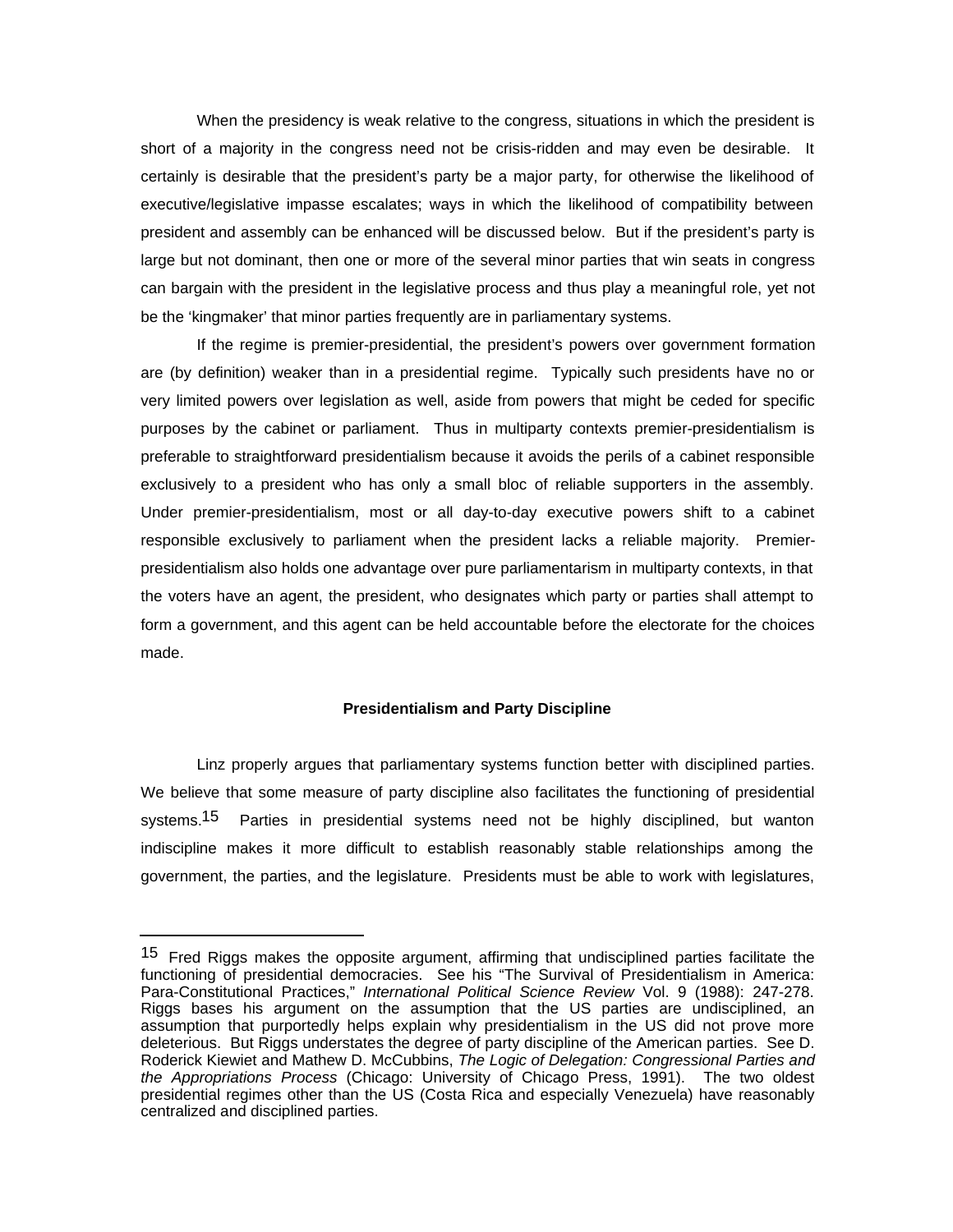for otherwise they are likely to face inordinate difficulties in governing effectively. A modicum of party discipline helps make it possible for presidents to work out stable deals with congress.

Where discipline is extremely weak, party leaders can negotiate some deal only to have the party's legislative members back out of it. Presidents may not even be able to count on the support of their own party. Under these conditions, presidents are forced to rely on *ad hoc* bases of support, frequently needing to work out deals with individual legislators on a one-by-one basis, rather than negotiating primarily with party leaders who can deliver the votes of their fellow legislators. This is a difficult situation for presidents, and it encourages the widespread use of clientelism and patronage to secure the support of individual legislators. It can even tempt presidents to try to bypass congress through measures of questionable constitutionality or to flout the constitution, possibly with the military as an ally.

With moderately disciplined parties, presidents need not deal with legislators on a oneby-one basis. Rather, they can negotiate primarily with party leaders, which reduces the number of actors involved in negotiations and hence simplifies the process. They can count on party leaders usually being able to deliver the votes of most of their parties, so there is greater predictability in the political process.

This argument poses an obvious corollary: how to encourage greater party discipline in countries where it is lacking? Party discipline depends on how candidates are selected and on who controls the order of electoral tickets.<sup>16</sup> If a central party organization controls candidate selection, legislators have incentives to toe the party line; otherwise, they risk losing their candidacy the next time around. Conversely, where primary elections prevail or where candidate selection is decentralized, the central organization has less control over legislators, other things equal.

In a similar vein, if the party (especially the national party organization) controls who gets elected, as occurs with a closed list system under proportional elections, politicians have strong incentives to follow the party leadership; otherwise, they jeopardize their own position on the party list. Conversely, where members are elected because of their own resources and efforts, as in systems in which candidates of the same party must compete against one another, politicians are less dependent on their party. Under these conditions, party discipline is likely to be weaker.

### **Party Systems and Presidentialism**

<sup>&</sup>lt;sup>16</sup> This is true in both directions: politicians who prefer undisciplined parties choose methods of candidate selection and electoral systems accordingly.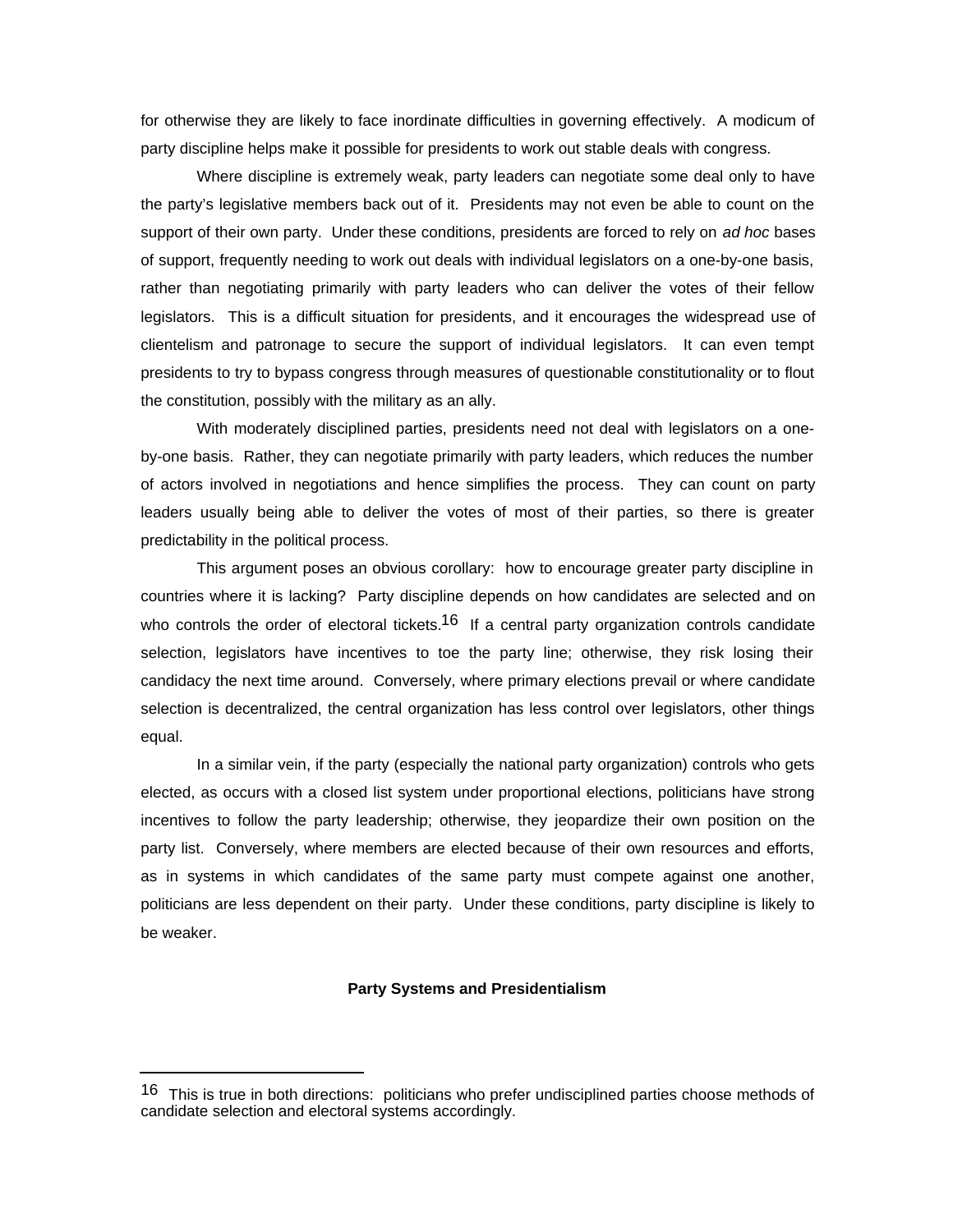Linz notes that the problems of presidentialism are compounded in nations with deep political cleavages and numerous political parties (p. 52). This argument could be taken further: the perils of presidentialism pertain largely to countries with deep political cleavages and/or numerous political parties. In countries where political cleavages are less profound and where the party system is not particularly fragmented, the problems of presidentialism are attenuated. Most countries with presidential systems do have either deep political cleavages or many parties, and hence Linz's arguments about the problems of presidentialism are usually pertinent. But some presidential systems have less indelibly engraved cleavages and less party system fragmentation. In these cases, presidentialism often functions reasonably well, as cases such as the United States, Costa Rica, and Venezuela suggest. This point is important, for it suggests that one way of easing the strains on presidential systems is to take steps to limit party system fragmentation.

Significant party system fragmentation is a problem for presidentialism because it increases the likelihood of executive–legislative deadlock. With significant party system fragmentation, the president's party will not have anything close to a majority of seats in congress, so he/she will be forced to rely on a coalition. Unfortunately, interparty coalitions tend to be more fragile in presidential systems, for two reasons.<sup>17</sup>

First, whereas in parliamentary systems, party coalitions generally take place after the election and are binding, in presidential systems they often take place before the election and are not binding past election day. Executive power is not formed through postelection agreements among parties and is not divided among several parties that are corresponsible for governing, even though members of several parties often participate in cabinets. Governing coalitions in presidential systems can differ markedly from electoral coalitions, whereas in parliamentary systems the same coalition responsible for creating the government is also responsible for governing.

Given the separation of powers, an agreement among parties may pertain only to congressional matters, with no binding implication for relations between the parties and the president. Several parties may support the president during the electoral campaign, but this does not ensure their support once he/she assumes office. Even though members of several parties often participate in cabinets, the parties are not responsible for the government. Parties or individual legislators can join the opposition without bringing down the government, so a president can end his/her term with little support in congress.

Second, in presidential systems, the commitment of individual legislators to support an agreement negotiated by the party leadership is often less secure. The extension of a cabinet

<sup>17</sup> On this point, also see Arend Lijphart, "Presidentialism and Majoritarian Democracy: Theoretical Observations" in Linz and Valenzuela, eds., *The Crisis of Presidential Democracy*.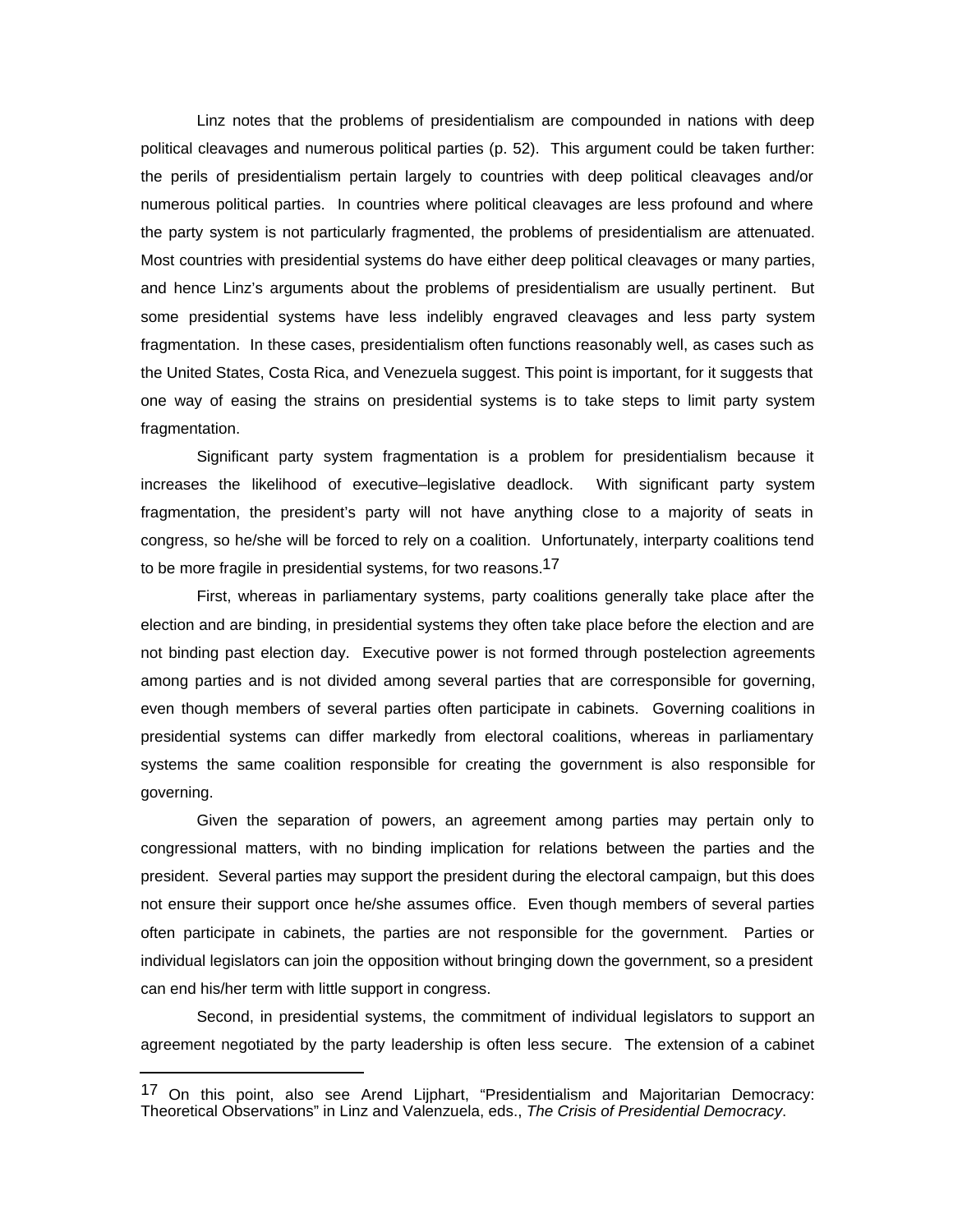portfolio does not necessarily imply party support for the president, as it usually does in a parliamentary system. The commitment of individual legislators to vote the party line varies a great deal, for reasons mentioned in the previous section, ranging from the extremely cohesive congressional parties in Venezuela to the extremely undisciplined catch-all parties in Brazil. Consequently, party support for a government need not imply the support of individual congressional representatives. In Brazil, for example, the lack of party discipline means that individual legislators vote however they choose, a fact that reinforces the instability of congressional support for government policy. In contrast, in most parliamentary systems, individual legislators are more or less bound to support the government unless their party decides to drop out of the governmental alliance. MPs risk bringing down a government and losing their seats in new elections if they fail to support the government.<sup>18</sup>

These problems in constructing stable interparty coalitions make the combination of fragmented multipartism and presidentialism problematic and help explain the paucity of longestablished multiparty presidential democracies. At present, Ecuador, which has had a democracy only since 1979—and a troubled one at that—is the world's oldest multiparty presidential democracy. Only one country with this institutional combination, Chile, has sustained democracy for at least 25 consecutive years. There were at least fourteen other multiparty presidential democracies before the present wave of democratization, but none lasted longer than the Brazilian regime of 1946–64.

Where party system fragmentation is limited, the need for interparty coalitions is diminished and the perils of presidentialism are usually attenuated. The president may not enjoy a majority in congress, but his/her party is certain to be a major party that controls a significant share of the seats. This situation mitigates the problem of competing claims to legitimacy because many legislators are likely to support the president. Conflicts between the legislature and the executive arise, but they tend to be less grave than when the overwhelming majority of legislators is pitted against the president.

The problems of the fixed term of office are also mitigated by limited party system fragmentation. The fixed term of office is particularly pernicious when the president's party is in a clear minority, making it difficult for the president to get his/her program accomplished. In a distinct minority situation, the specter of immobilism and ungovernability is ubiquitous. It is no coincidence that the oldest and most established presidential democracies—the US, Costa Rica, and Venezuela—have two or two-and-one-half party systems. Six of the seven presidential

 $18$  The key issue here is whether or not parties are disciplined, and nothing guarantees that they are in parliamentary systems. Nevertheless, the need to support the government serves as an incentive to party discipline in parliamentary systems that is absent in presidential systems. See Leon Epstein, "A Comparative Study of Canadian Parties," *American Political Science Review* Vol. 58 (1964): 46-59.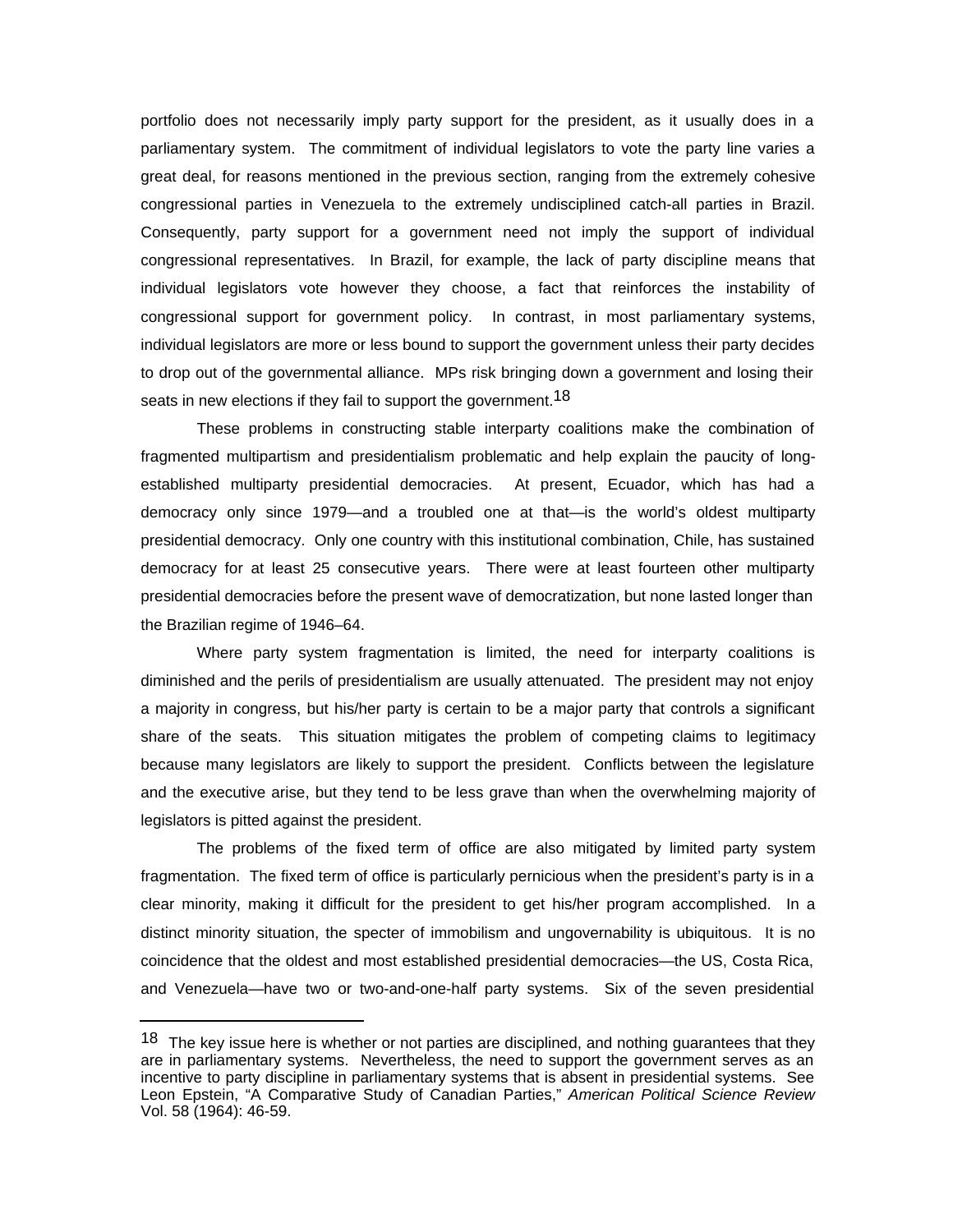democracies that have lasted at least 25 consecutive years (Uruguay, Colombia, and the Philippines, in addition to the three already mentioned cases) have had under three effective parties,19 Chile being the sole exception.

<sup>19</sup> The number of effective parties is calculated by squaring each party's fractional share of the vote (or seats), calculating the sum of all of the squares, and dividing this number into one.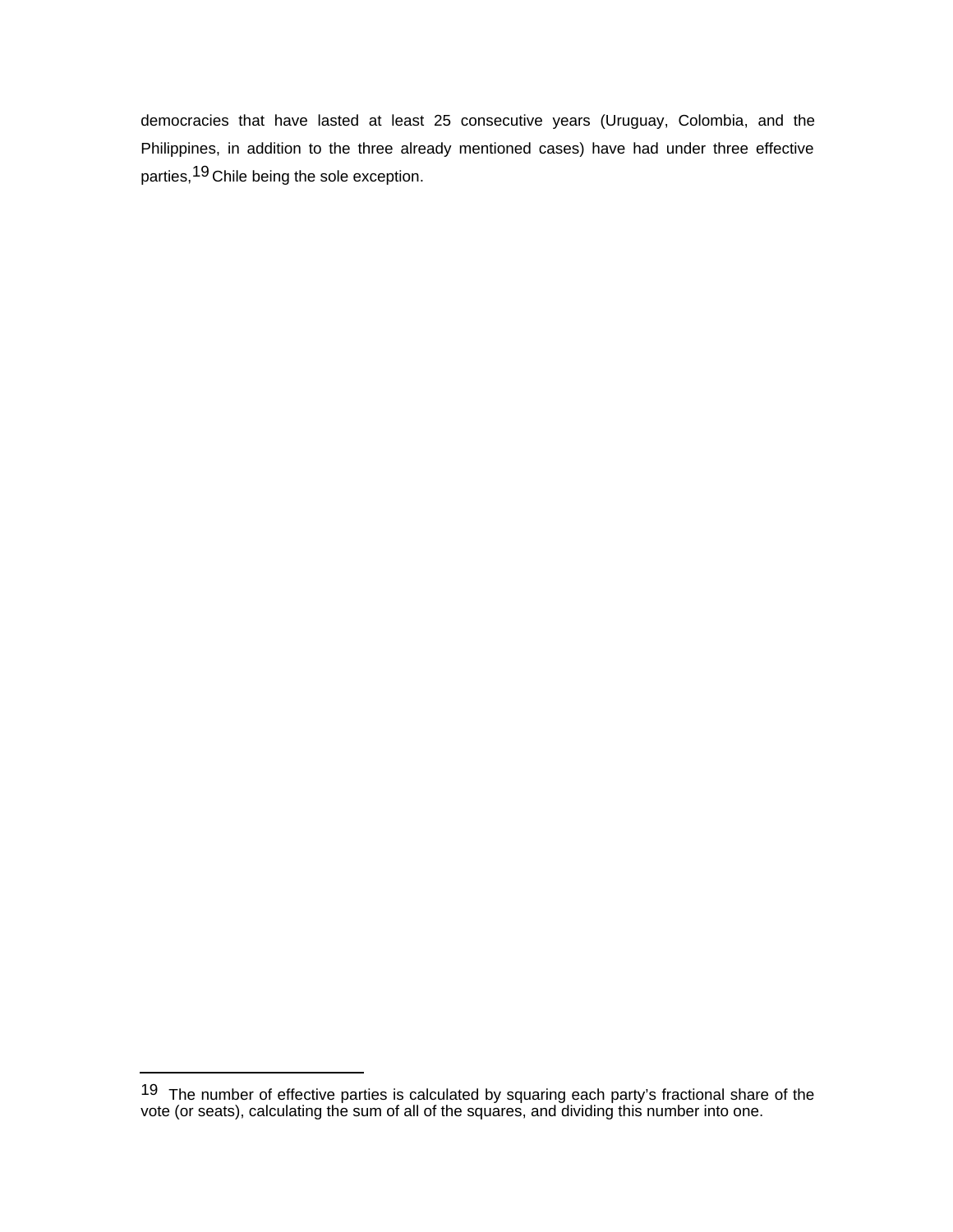### **Electoral Rules for Presidentialism and Premier-Presidentialism**

These arguments suggest that, other things equal, presidential systems function better with electoral rules or sequences that limit party system fragmentation and enhance the prospects for at least general compatibility between president and assembly majority. Party system fragmentation can be diminished by any one of a number of measures—and it is best to avoid draconian steps that might lead to the exclusion of politically important groups, for such an exclusion could undermine the legitimacy of the political system.<sup>20</sup>

Earlier we mentioned that having both an executive and an assembly come before the voters allows the presidential election to be structured so as to maximize accountability and the assembly election so as to permit broad representation. But how do we prevent the problems associated with having a president with a distinct minority of support either within the electorate or in the assembly or both? Electoral rules have a major impact here. Party system fragmentation can be limited, even with proportional representation, by any of three factors: 1) having a single round plurality format for electing the president; 2) having concurrent presidential and legislative elections; 3) establishing a relatively low district magnitude or a relatively high threshold.

The increasingly common majority run-off method for electing presidents has the important advantage of avoiding the election of a president who wins a narrow plurality but who would easily lose to another candidate in a face-to-face election. Majority run-off is appealing because it requires that the eventual winner obtain the backing of more than 50% of the voters. However, the run-off system also encourages fragmentation of the field of competitors for both presidency and assembly. Many candidates enter the first round with the aim of either finishing second and upsetting the front-runner in the run-off or else 'blackmailing' the two leading candidates into making deals between rounds. A candidate like Alberto Fujimori in Peru or Stanislaw Timynski in Poland can come out of nowhere and deny a first-round victory to the frontrunner and even come from behind and win the second round. According to calculations of Shugart and Carey, in majority run-off systems the eventual winner garners on average just under 40% of the first-round vote, while the runner-up averages only 25%. The plurality rule, on the other hand, encourages only two 'serious' contenders for the presidency in most cases. In plurality systems, the averages for winners and runners-up are nearly 50% and 35%.<sup>21</sup> Other

<sup>20</sup> On this point, see Arturo Valenzuela, "Origins and Characteristics of the Chilean Party System: A Proposal for a Parliamentary Form of Government," Latin American Program, Woodrow Wilson Center, Working Paper #164 (May 1985).

<sup>&</sup>lt;sup>21</sup> The countries from which data are drawn are, for plurality, Brazil (1946-60), Colombia, the Dominican Republic, Nicaragua (1990 only), the Philippines (1946-69), and Venezuela; for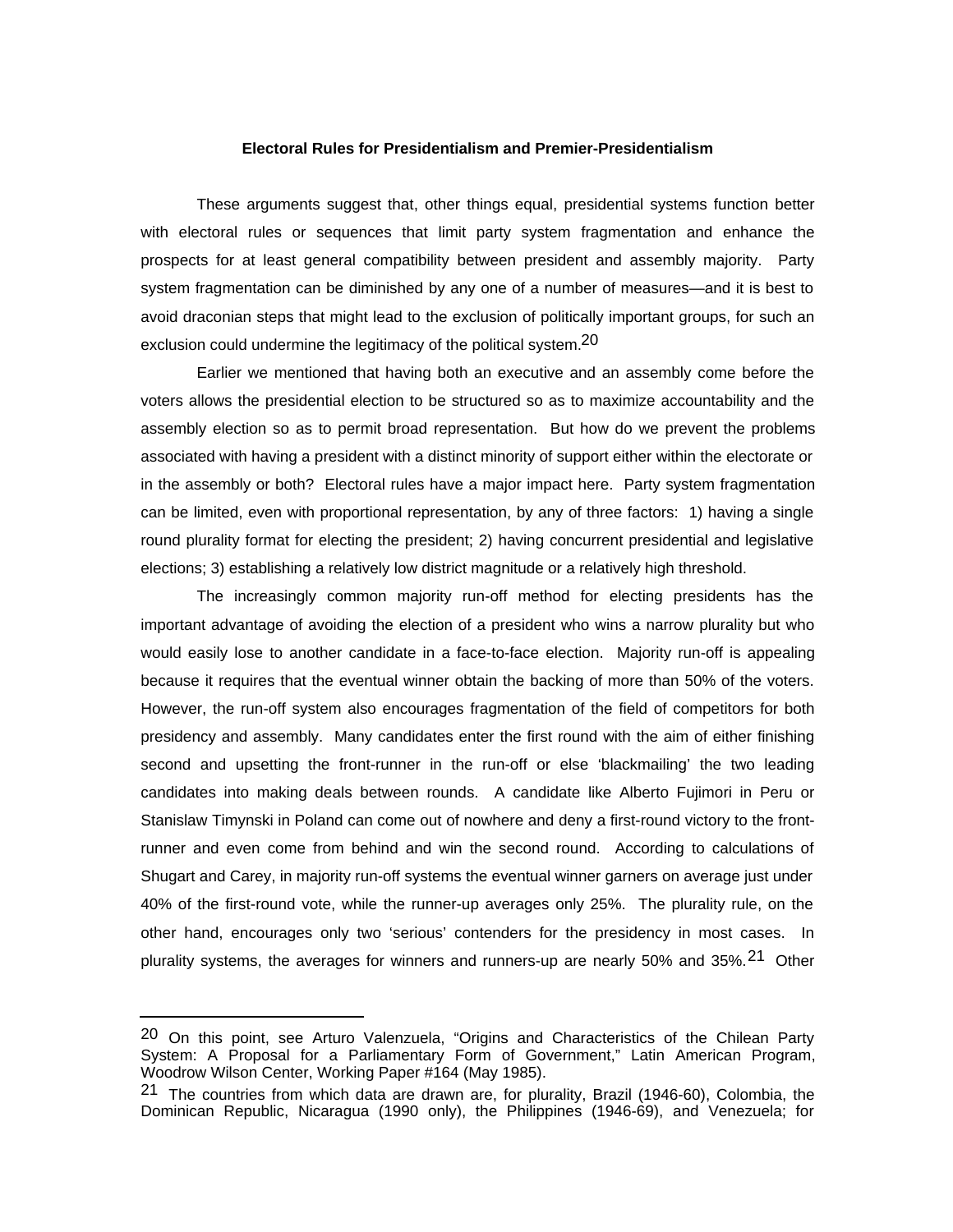mechanisms besides straight plurality can guard against the unusual but potentially dangerous case of a winner earning less than 40% of the vote. Such mechanisms include requiring 40% for the front-runner or a minimum gap between the top two finishers instead of requiring an absolute majority to avoid a run-off, or employing an electoral college in which electors are constitutionally bound to choose one of the top two popular vote-winners.

Perhaps even more importantly, holding assembly elections concurrently with the presidential election results in a strong tendency for two major parties to be the most important even if a very proportional electoral system is used, as long as the president is not elected by majority run-off. The presidential election is so important that it tends to divide voters into two camps, and voters are more likely to choose the same party in legislative elections than when presidential and legislative elections are nonconcurrent.

If assembly elections are held at different times from presidential elections, fragmentation of the assembly party system becomes much more likely. Examples include Brazil and Chile, even though in both countries before their coups (1964 and 1973, respectively) presidents were elected by plurality. In these cases, as well as the current regimes of Argentina, Brazil, Ecuador, El Salvador, and South Korea, assemblies are elected more frequently than presidents, meaning that there are midterm elections. Presidents often have sharply diminished legislative support after midterm elections. In some cases the party systems for congress and president are so divergent that presidents have only a small minority of legislators whose votes they can rely on. We caution, therefore, that with presidentialism, concurrent elections are preferable. Under premier-presidentialism, a regime may function quite well, given weaker presidential powers and the vote of no confidence, with nonconcurrent elections. Presidentialism with nonconcurrent elections, however, is asking for trouble, especially in the presence of other incentives towards party system fragmentation.

If the president is elected so as to maximize the possibility of two-candidate races and a majority (or nearly so) for the winner, the assembly can be chosen so as to allow the representation of partisan diversity. Does this not mean that the president must have only a small number of seats in the assembly? No, extreme fragmentation need not result if only a moderately proportional system is used and especially if the assembly is elected at the same time as the president (and the president, as discussed, is *not* elected by majority run-off). Proportional representation can be achieved, permitting the representation of some important 'third' parties without going to the extreme of countries such as Israel, Italy, Poland, or Brazil.

majority, the current regimes of Brazil, Chile, Ecuador, France, Peru, Poland, and Portugal. See Shugart and Carey, *Presidents and Assemblies*, Chapter 10.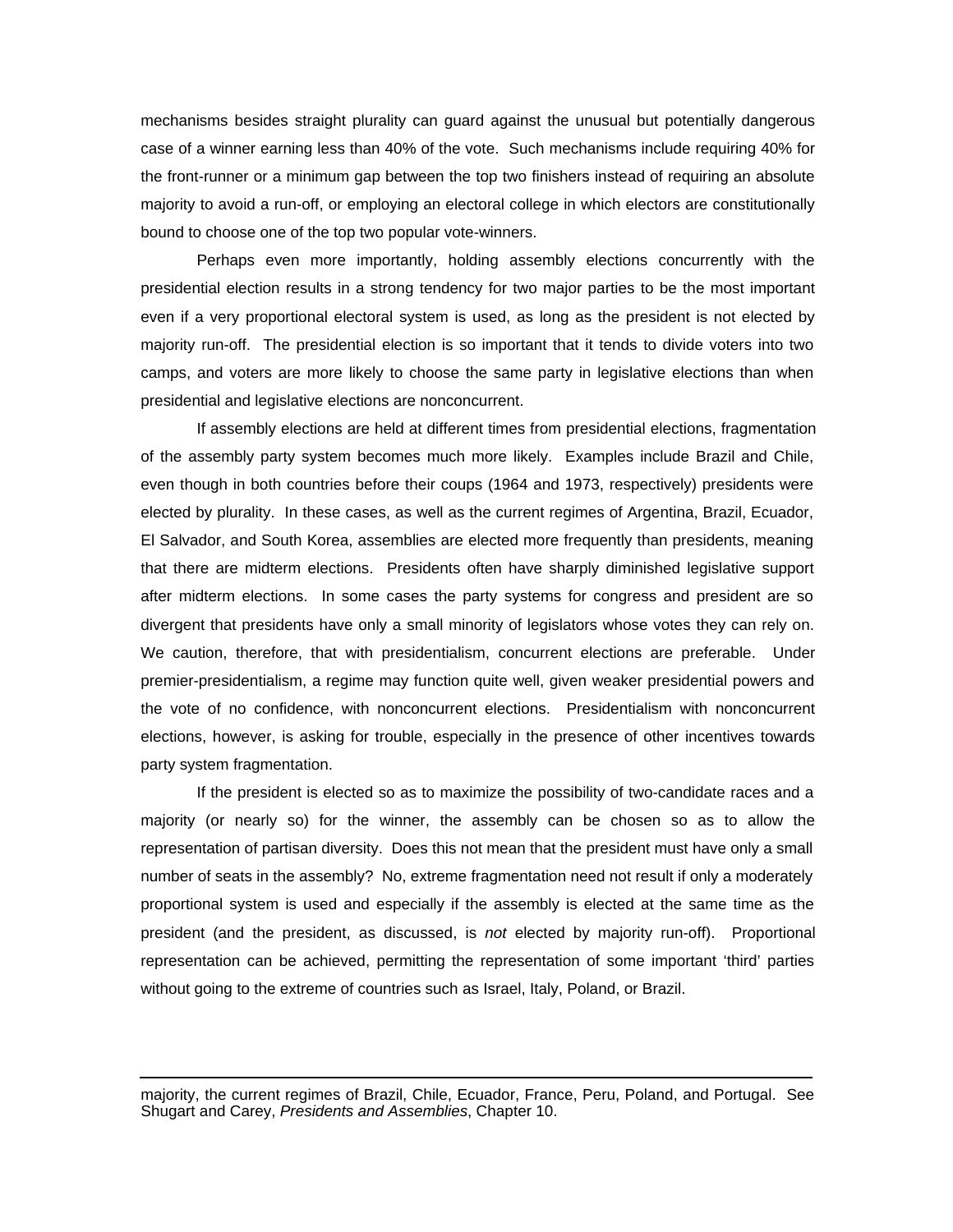### **Switching from Presidential to Parliamentary Government: A Caution**

Convinced that parliamentary systems are more likely to sustain stable democracy, Linz implicitly advocates switching to parliamentary government. We are less than sanguine about the results of shifting to parliamentary government in countries with undisciplined parties. Undisciplined parties create problems in presidential democracies, but they create even more daunting problems in parliamentary systems. $22$  There is a danger that in countries with undisciplined parties, switching to parliamentary government could exacerbate rather than ameliorate problems of governability and instability, unless party and electoral legislation were simultaneously changed to promote greater discipline.

In parliamentary systems, the government depends on the ongoing confidence of the assembly. Where individual assembly members act as free agents, unfettered by party ties, the governmental majorities that were carefully crafted in postelection negotiations easily dissipate. Free to vote as they please, individual legislators abandon the government when it is politically expedient to do so. Under these conditions, the classic Achilles heel of some parliamentary systems, frequent cabinet changes, is likely to be a problem.

A counterargument can be made that presidentialism has contributed to party weakness in some Latin American countries, so that switching to parliamentary government should strengthen parties by removing one of the causes of party weakness. Moreover, analysts might expect that the mechanism of confidence votes would itself promote party discipline, since remaining in office would hinge upon party discipline. We do not dismiss such claims, but even so in the short term, switching to parliamentary government without effecting parallel changes to encourage greater party discipline could prove problematic. The French Fourth Republic showed that parliamentary government in and of itself need not encourage the formation of disciplined parties. It also showed the perils of undisciplined parties in a parliamentary democracy even in the context of an advanced industrial nation, as governments were toppled with considerable frequency.

Any switch to parliamentary government, therefore, would need to carefully design a panoply of institutions to increase the likelihood that it would function well. In presidential and parliamentary systems alike, institutional combinations are of paramount importance.<sup>23</sup>

<sup>22</sup> Giovanni Sartori argues this point in "Neither Presidentialism nor Parliamentarism" in Linz and Valenzuela, eds., *The Crisis of Presidential Democracy*.

<sup>23</sup> From a different perspective, James W. Ceaser makes a similar argument. See his "In Defense of Separation of Powers" in Robert A. Goldwin and Art Kaufman, eds., *Separation of Powers—Does It Still Work?* (Washington, D.C.: American Enterprise Institute, 1986), pp. 168- 193.